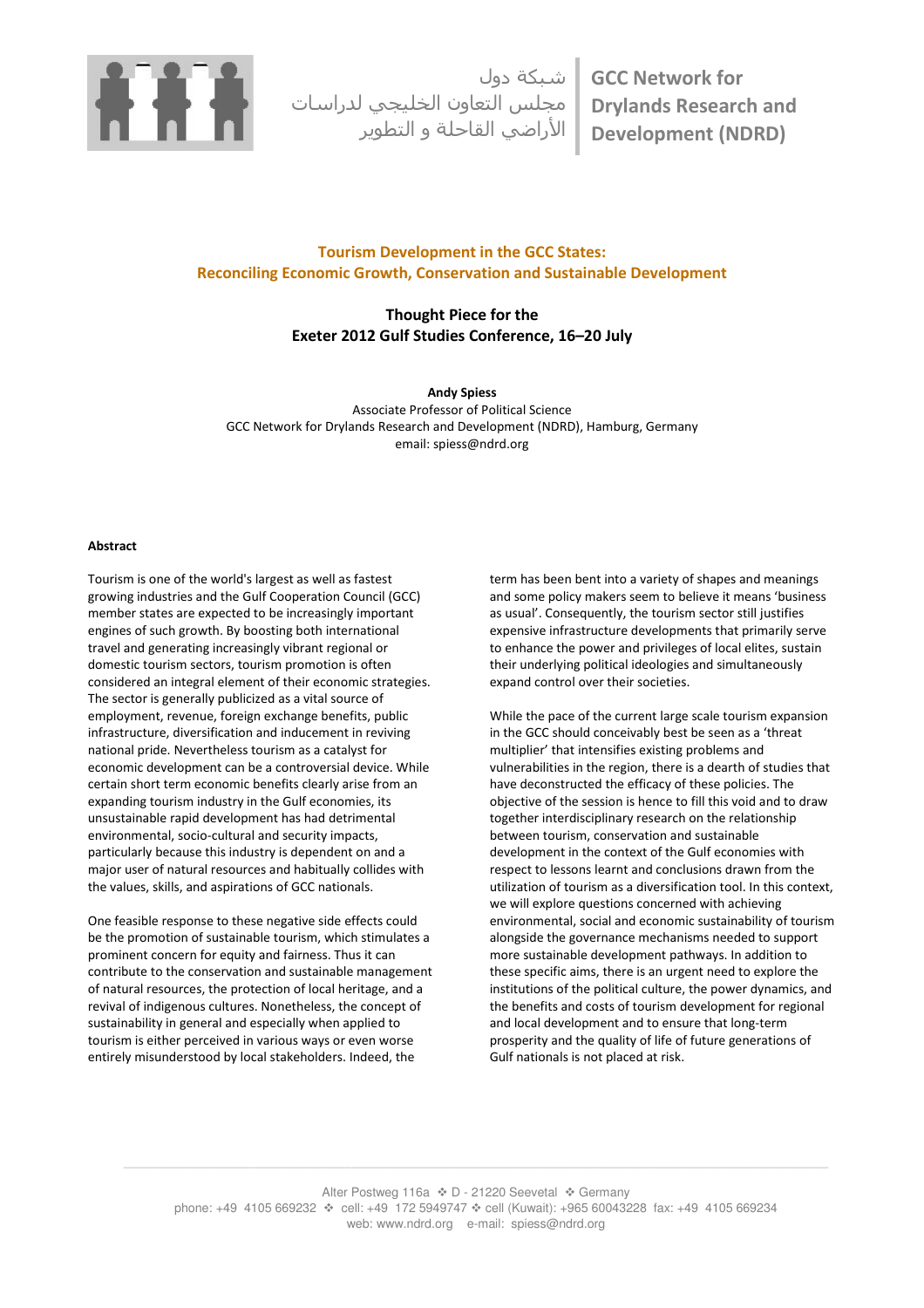# Tourism Development in the GCC States: Reconciling Economic Growth, Conservation and Sustainable Development

# Thematic Rationale

Tourism is one of the world's largest as well as fastest growing industries and the Gulf Cooperation Council (GCC) member states are expected to be progressively more important engines of such growth. By boosting both international travel and generating increasingly vibrant regional or domestic tourism sectors, tourism promotion is often considered an integral element of economic strategies, particularly for developing nations where once prevalent primary industries are in decline. The sector is generally publicized as a vital source of employment, revenue, foreign exchange benefits, public infrastructure, diversification and inducement in reviving national pride.

Euromonitor International revealed at the World Travel Market Vision Conference in 2011 that both the United Arab Emirates (UAE) and Saudi Arabia will experience some of the world's strongest inbound tourism growth over the next five years. Their Travel and Tourism Global Overview report forecasts Saudi Arabia to have one of the largest annual growth rates in the world which will result in an additional 9.3 million visitors to the Kingdom and a 12.3 percent increase in arrivals between 2010 and 2015. This makes Saudi Arabia the fifth largest country in terms of absolute arrivals growth over

# Table 1: Basic Economic Indicators of the Tourism Sector (World Ranking in Parentheses)

the forecast period. The anticipated growth is driven mainly by religious tourism, in particular the annual Hajj pilgrimage to Mecca and Medina, supported by infrastructure developments in air transportation and travel accommodation. By contrast, the UAE will experience an annual increase in arrivals of 6.9 percent, resulting in 3.6 million new visitors, being the  $14<sup>th</sup>$  largest country in terms of absolute arrivals growth over the same time frame. Here again the report highlights the significant infrastructure developments on which the growth is build. On a regional basis the market evaluation mentions that among the positive developments are the regions strong air transportation sector and the 2022 FIFA World Cup taking place in Qatar (Euromonitor International, 2011). A few more basic and unquestionably contradicting indicators of the tourism sector in the GCC are presented in Table 1. Next to three developed nations for comparison the table also shows the basic indicators for Nigeria, a country that certainly does not represent a so called "tourism destination" and hence reveals the practical absurdity of some of these figures. Nevertheless, Nigeria and Saudi Arabia share one atypical characteristic, the fact that these two nations are so far inaccessible to individual leisure travelers.

|                | <b>Direct</b><br><b>Contribution to</b><br>GDP 2011<br>(US\$bn) | <b>Direct</b><br><b>Contribution to</b><br>GDP 2011<br>(% share) | <b>Direct</b><br><b>Contribution to</b><br>Employment<br>2011 ('000) | Employment:<br><b>Direct</b><br><b>Contribution</b><br>Average real<br>growth p/a<br>2011-21 | <b>Direct</b><br>Contribution<br>to GDP<br>Average real<br>growth p/a<br>2011-21 | International<br>tourist arrivals<br>in 2011 | Projected<br>international<br>tourist arrivals<br>in 2021 |
|----------------|-----------------------------------------------------------------|------------------------------------------------------------------|----------------------------------------------------------------------|----------------------------------------------------------------------------------------------|----------------------------------------------------------------------------------|----------------------------------------------|-----------------------------------------------------------|
| <b>Bahrain</b> | 1.59(76)                                                        | 6.59(037)                                                        | 33.1 (117)                                                           | 3%                                                                                           | 4.4%                                                                             | 5,817,000                                    | 7,166,000                                                 |
| Kuwait         | 4.17(53)                                                        | 2.78(107)                                                        | 71.6 (94)                                                            | 0%                                                                                           | 2.1%                                                                             | 362,000                                      | 639,000                                                   |
| Oman           | 1.93(72)                                                        | 2.98(103)                                                        | 35.1 (114)                                                           | 3.6%                                                                                         | 5.4%                                                                             | 1,182,000                                    | 1,929,000                                                 |
| Qatar          | 1.04(95)                                                        | 0.75(181)                                                        | 9.5(153)                                                             | 3.6%                                                                                         | 6,4%                                                                             | 1,685,000                                    | 2,206,000                                                 |
| Saudi Arabia   | 13.45 (27)                                                      | 2.96(104)                                                        | 289.7 (45)                                                           | 1.6%                                                                                         | 3.1%                                                                             | 14,740,000                                   | 26,590,000                                                |
| <b>UAE</b>     | 18.36 (20)                                                      | 6.05(039)                                                        | 140.0 (64)                                                           | 4.1%                                                                                         | 6.5%                                                                             | 10,509,000                                   | 15,011,000                                                |
|                |                                                                 |                                                                  |                                                                      |                                                                                              |                                                                                  |                                              |                                                           |
| <b>Nigeria</b> | 3.21(61)                                                        | 1.05(175)                                                        | 526.9(27)                                                            | 2.9%                                                                                         | 5.7%                                                                             | 1,217,000                                    | 1,808,000                                                 |
|                |                                                                 |                                                                  |                                                                      |                                                                                              |                                                                                  |                                              |                                                           |
| <b>US</b>      | 403.96 (01)                                                     | 2.63(110)                                                        | 5491.6 (03)                                                          | 1.5%                                                                                         | 3.5%                                                                             | 62,823,000                                   | 79,323,000                                                |
| <b>UK</b>      | 57.04 (09)                                                      | 2.43(119)                                                        | 955.7 (15)                                                           | 2.3%                                                                                         | 3.9%                                                                             | 29,646,000                                   | 44,819,000                                                |
| Germany        | 53.89(10)                                                       | 1.68(156)                                                        | 750.0 (21)                                                           | $-0.2%$                                                                                      | 1.6%                                                                             | 26,690,000                                   | 30,010,000                                                |
|                |                                                                 |                                                                  |                                                                      |                                                                                              |                                                                                  |                                              |                                                           |

Source: World Travel & Tourism Council (WTTC), 2011. World Economic Impact Research Report. London, 14th February.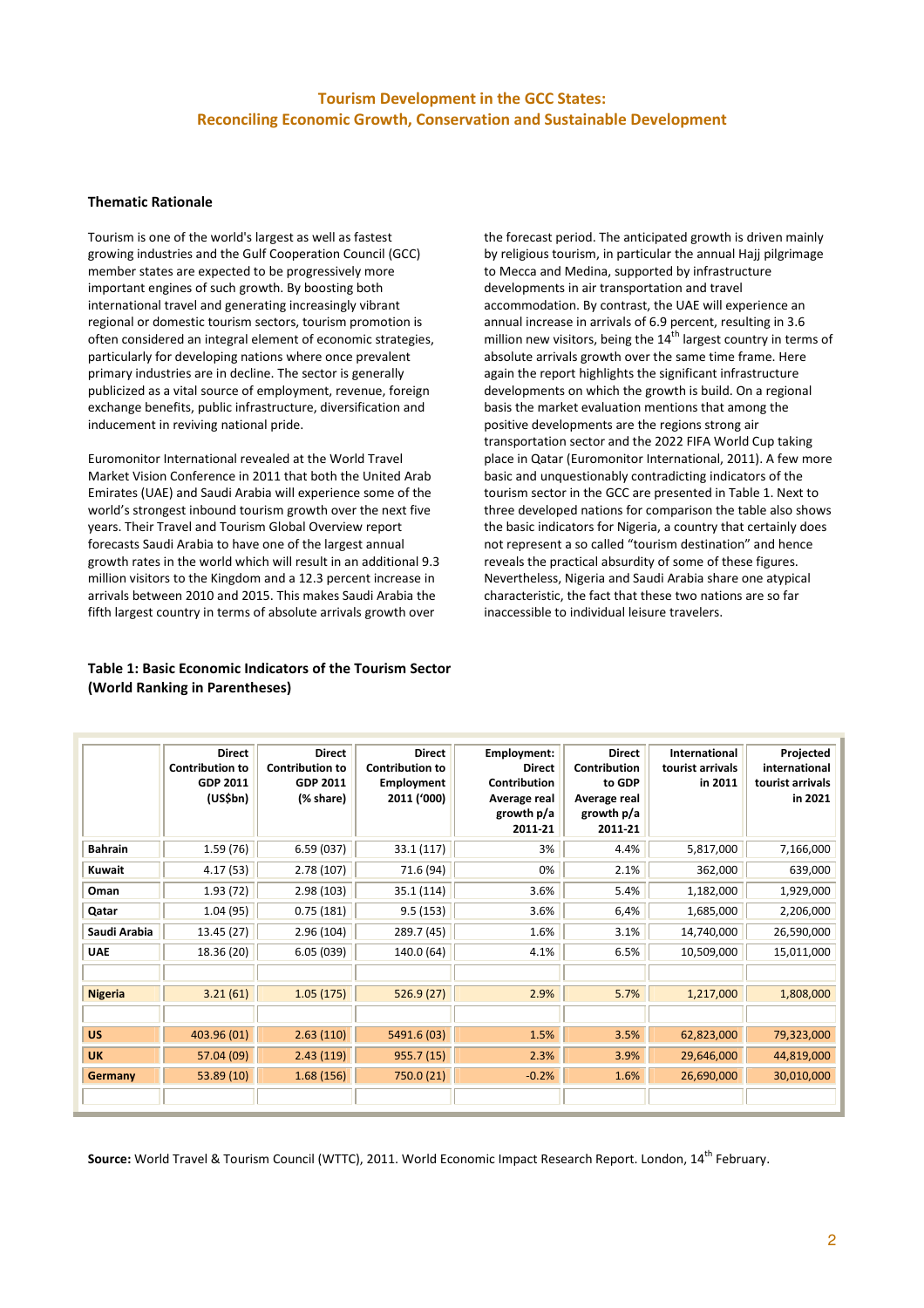Concomitantly, these positive statistics offered by the World Travel & Tourism Council (WTTC), the Travel & Tourism Competitiveness Report 2011 of the World Economic Forum, and the United Nations World Tourism Organization (UNWTO) project an illusory picture of the contribution of tourism particularly in respect to developing nations. While all of these institutions essentially represent the industry, those often highly manipulated data sets serve to justify expensive infrastructure developments that primarily according to Hall (2005) serve to enhance the power and privileges of local elites and their promotion of the myth of sustainable tourism. Mowforth and Munt (2003) refer to the fact that the WTTC has consistently lobbied for the expansion of travel infrastructure, the liberalization of policies to encourage even further growth of the tourism sector and the removal of physical, bureaucratic and fiscal barriers to travel. For instance, the "Travel & Tourism Competitiveness Report" of the World Economic Forum supported by Emirates Group, Etihad Airways and Jumeirah Hotels & Resorts finds the UAE to be not only the third most sustainable tourist industry on a worldwide scale (based on questioning stakeholders in the industry and ignoring the fact that the UAE is rated one of the most unsustainable economies in the world), but makes this nation the global winner when it comes to "ease of hiring foreign labor" (Blanke & Chiesa, 2011, p. 371). Hence it should be no surprise that Forstenlechner & Mellahi (2010) point out that the tourism sector in the UAE has a tendency not to employ nationals. This inclination however is symbolic for the situation in the GCC, albeit at different scale, and hence the apparent contribution to employment presented in the table is depending almost entirely on expatriates. In other words the alleged economic benefit of tourism is significantly reduced due to an excessive dependence on foreign intermediaries, labor and products (for instance imports of equipment for construction, food and consumer goods). This phenomenon known as leakage also includes the repatriation of returns by foreign investors, as well as the considerable role of transport, marketing, and other services based in the originating countries of the visitors. Other fundamental dynamics that will reduce the net balance of the tourism sector in the GCC are for instance the amortization of debt incurred in tourist development and the immense subsidization of energy, water, food and numerous other services in these welfare states. Bianchi's (2011) notion of the "precariousness of an economic model built on the shifting sands of speculative real estate and tourism industries" will clearly apply to the situation of tourism development in the GCC as well.

Nevertheless while certain short term economic benefits, including increased business activity or the insubstantial positive image, clearly arise from an expanding tourism industry in the Gulf economies, its unsustainable rapid development has had detrimental environmental, sociocultural and security impacts, particularly because this industry is dependent on and a major user of natural resources and habitually collides with the values, skills, and aspirations of GCC nationals. Additionally, there is common consensus that not only uncontrolled tourism expansion is likely to lead to severe environmental degradation, but also that environmental degradation, in turn, poses a serious threat to tourism activities (see for instance Jones & Phillips, 2011). In light of this, Sheppard et al. (2010) examine the substantial changes that have taken place in marine habitats and resources of the Gulf over the past decade. They

conclude "despite the many marine studies undertaken in the Gulf, collateral environmental damage from coastal development continues at an unprecedented and alarming scale. Effects of scores of individual environment impacts are clearly by far the greatest threat to the region. Extensive research, environmental assessments and alleged 'baseline surveys' have brought no guarantee of natural resource or coastal protection. Short-term and often ill-conceived investments continue to be big drivers of coastal use and allocation of beach frontage in the region" (Sheppard et al., 2010, p. 33). In an equally alarming study, Al-Sulbi (2010) analyzed the environmental sustainability of King Abdullah Park in Damman and came to the conclusion that both in design and implementation all indicators of sustainability appear to have been ignored, while highlighting the clear negative environmental impacts of the project. He emphasizes the avoidance of all development intended to modify the Saudi coastline or alter its related natural interactions. Similarly Al-Shuwaikhat warned that the lack of transparency, public participation, unified standards and clear implementation procedures for environmental impact assessments prevent their success in the Kingdom. He notes that such assessments are not publicly available in Saudi Arabia, which hinders public awareness and prevents research work from contributing to the environmental discourse. He concludes that "in Saudi Arabia, national policies and plans still remain immune to criticism" (Al-Shuwaikhat, 2005, p. 312) and most certainly this inference is transferable to the entire GCC. Correspondingly, this does not represent the Habermasian ideal of institutions, which practice planning emphasizing widespread public participation, sharing of information, reaching consensus through public dialogue rather than exercise of power and avoiding privileging of technical experts and bureaucrats (Habermas, 1995). In general any meaningful development through tourism is established not only as a result of its human-made capital (infrastructure, transport, energy, etc.), or its natural capital (mountains, wadis, deserts, biological diversity, national parks, etc.), but as well by its human capital (professional skill, education & vocational training, individual & traditional knowledge, etc.) and social capital (subjects' ability to coordinate their own actions and choices in view of common goals). Ergo the type of institutionbuilding needed for implementing the concept of sustainability, in and of itself, requires social capital (Fukuyama, 2002).

Ambitious unsustainable tourism development can have the additional negative effect of seriously disrupting the social fabric of the destination society, including the potential loss of language and identity, and can contribute to changes in moral behavior. In this respect, tourism has been associated with increases in prostitution, with the prime example of this effect being the regional sex tourism industry of Dubai. Uncontrolled tourism growth, next to the prevalence of millions of resident foreigners, has further been linked with increased crime and narcotic drug trade. A recent study by Robins (2011) showed that while prior to the 80ties domestic consumption in Dubai was modest and mainly limited to migrant workers, this trend has shifted and today Emirati citizens are more likely to be users while their drug of choice has shifted from hashish to heroin. There is common consensus among scholars that large scale tourism development can act as a facilitator for international crime. For instance Davidson (2009, p. 4) reports that "for many years Dubai has attracted the attention of both international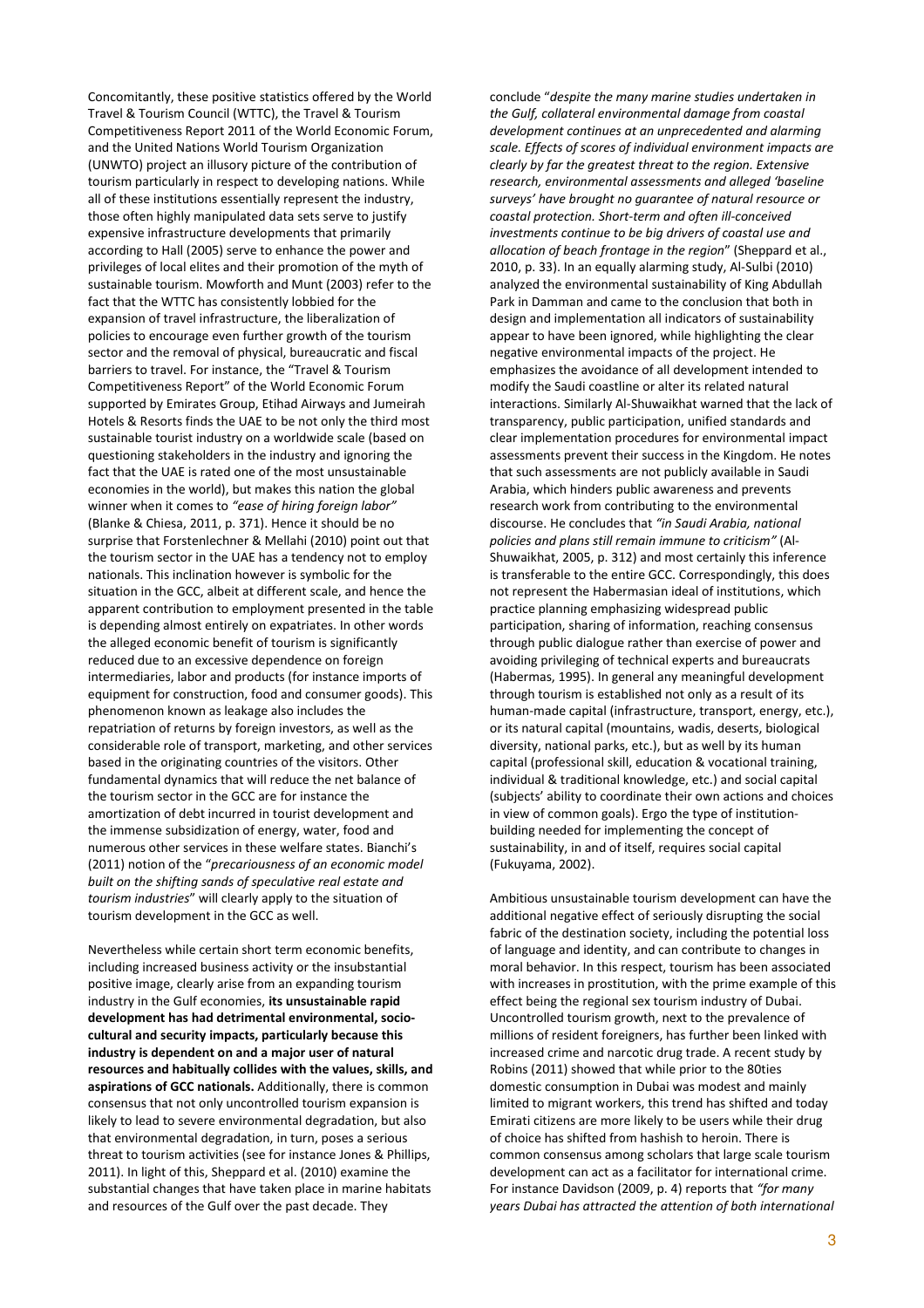criminal and terrorist organizations, many of which have exploited the emirate's laissez-faire attitudes and impressive physical infrastructure to set up various smuggling, gunrunning, human trafficking, and money laundering operations". His observations were confirmed by a diversity of other assessments.

Irresponsible large corporate tourism expansion further has the potential to exacerbate existing problems of political instability or generate further violence. Especially where tourism development is primarily used as a tool for political or ideological goals and fails to benefit the local population, the resentment comes in many forms. These may include in a worst case scenario the direct targeting of tourists or foreigners, who come to be seen as agents of unwanted change. There should be no doubt that the tourism industry and the demographic disequilibrium as a result of the immense foreign presence that comes along with it will certainly play a significant role in the future GCC security dynamics and that rising income distortions, inflation and declining individual living standards will trigger frustrations and set off or extend potential challenges to regime legitimacy. In the absence of employment opportunities that suit the prevailing unrealistic demands of GCC nationals, other growing socio-economic strains and legal means for expression, conditions will be ripe for disaffection, growing dogmatic religiosity and eventually even a shift to the above mentioned radicalism. The plethora of tourist facilities in the region, such as golf courses or luxury resorts, add little to the quality of life for the majority of the local population and hence do not contribute to their long term public interest. Crowded and tremendously polluted cities, further environmental degradation, food insecurity, as well as the ongoing alienation of the local populace, especially in the UAE and Qatar, will unequivocally undermine the future human security in these oil economies. According to Ulrichsen (2009), if these new security challenges are ignored or inadequately tackled, they have the potential to strike at the heart of the social contract and redistributive mechanisms which currently define state-society relations, and will leave a legacy of fractured polities with a greater susceptibility to future external and global threats to security from issues such as food market volatility or climate change. Accordingly, large scale tourism development should conceivably best be seen as a 'threat multiplier' that intensifies existing problems and vulnerabilities. (Focus 1: Tourism and GCC Security Dynamics, p. 10)

On the other hand by its very nature, the tourism industry is at the leading edge of the globalization phenomenon. In the promotion of intercultural dialogue, tourism can be a powerful approach for fostering mutual acquaintance and respect, if it is based on values rather than on consumerdriven services. Thus, the intermingling of different cultures can contribute to a better knowledge or image of a country, promote peace and understanding.

Mounting economic reliance on tourism increases vulnerability to seasonal aspects of this volatile sector and to shocks, such as pandemics, regional conflicts, terrorism, piracy, political or economic instability (see Bahrain and Oman), global economic recession, oil price hikes, natural disasters, and other unexpected events such as ash clouds from volcanic eruptions. In addition, changes in consumer tastes and off-putting media coverage on for instance human rights violations, labor camps, human trafficking, or

simply decadent megalomaniac visions can produce drastic negative responses in certain segments of the source markets.

One response to these negative side effects of tourism development based on profit-maximization has been the concept of sustainable tourism, a somewhat contentious, all-encompassing term for practices based on responsible environmental policy and respect for people, culture and heritage. One of the earlier definitions came from Heukemes referring the term to "all forms of tourism development, management and activity, which maintain the environmental, social and economic integrity and well-being of natural, built and cultural resources in perpetuity" (Heukemes, 1993, p. 5). Nowadays, the reasons to nurture sustainability should be clear; the concept includes the need to address environmental degradation, climate change and to preserve the world's cultural diversity in the face of overwhelming forces pushing for global standardization. Best practice operations in specific sites throughout the world have shown that sustainable tourism can contribute to safeguard cultural heritage, preserving the environment, establishing global partnerships for development, empowering previously neglected social groups and alleviate poverty, perhaps more efficiently than any other industry. Consequently, sustainable tourism has become an important policy tool for community and regional development, which could also be utilized in the GCC. Nonetheless, there are still many practical and principal challenges to overcome in the relationship between political ideologies, tourism industry and development. Certainly the transition from what exists at present to what is required by ethics and social responsibility is going to be anything from easy. Yet it is the internalized mentality among Gulf nationals that needs to be urgently altered, since change will only transpire if ethical and normative standards are revived and respected. A perfect description of this contemporary mindset has been contributed by Niblock as: "primarily living in a cocoon created by apparently unearned income, divorced from the problems facing other peoples, sets a population apart from the global community  $-$  creating attitudes and mentalities out of touch with international realities" (Niblock, 2007, p. 1). This further created a condition of negative consent, resulting in a situation where nationals have a tendency to be submerged into a morass of individual interests at the expense of collective welfare (Noland & Pack, 2007). For this reason it would be about time to discontinue using foreign labor as a political tool to postpone painful domestic confrontations, but the task will surely be a minefield.

The very basic guidelines of sustainable tourism defined by the UNWTO are illustrated in Table 2. This represents a rather vague definition, but the concept should still be sufficiently clear. While sustainable development still emphasizes economic growth as a pillar of development, it promotes quality over the quantity, understanding that any system has limits to its carrying capacity and the amount of growth viable. Thus, growth should be mindful of local priorities and meet the needs of the people for respectful and fulfilling livelihood development, rather than just pursuing increased economic productivity for its own sake. Thus the UNWTO concludes that: "Sustainable tourism development requires the informed participation of all relevant stakeholders, as well as strong political leadership to ensure wide participation and consensus building. Achieving sustainable tourism is a continuous process and it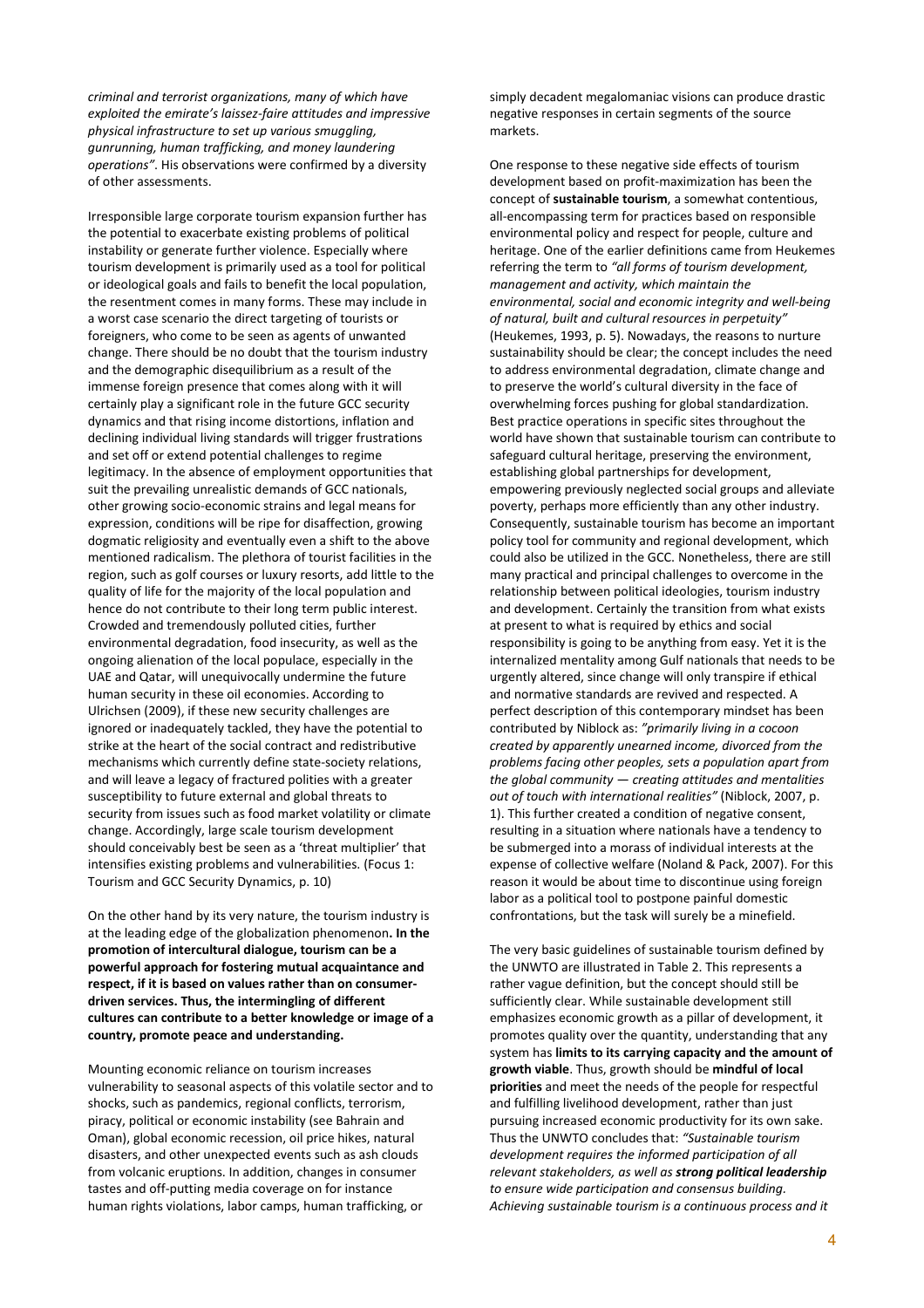requires constant monitoring of impacts, introducing the necessary preventive and/or corrective measures whenever necessary" (UNEP & UNWTO, 2005, p. 11).

Table 2 - According to the UNWTO sustainable tourism should:

- 1. Make optimal use of environmental resources that constitute a key element in tourism development, maintaining essential ecological processes and helping to conserve natural heritage and biodiversity.
- 2. Respect the socio-cultural authenticity of host communities, conserve their built and living cultural heritage and traditional values, and contribute to intercultural understanding and tolerance.
- 3. Ensure viable, long-term economic operations, providing socio-economic benefits to all stakeholders that are fairly distributed, including stable employment and incomeearning opportunities and social services to host communities, and contributing to poverty alleviation.

Source: UNEP & UNWTO, 2005. Making Tourism More Sustainable - A Guide for Policy Makers, p. 11.

Regrettably, there is coherent scholarly evidence to suggest that tourism growth in the fragile ecosystems of the GCC may not be consistent with environmental sustainability principles and that these ecosystems are especially susceptible to human pressure. Yet, the explicit objective of tourist supranational organizations and GCC governments is often to increase tourist numbers based on some abstruse assumption that more tourists represent change for the better.

Nonetheless, critical to the ability of local decision makers to implement sustainable tourism development is the understanding that tourism net benefit is not only a function of tourist numbers but also tourist types. While tourist attitudes and behaviors are presumed to be a critical component in successfully developing tourism in a sustainable way, there is amazingly little research in what type of tourist is the most appropriate for a given destination and even less advice in this respect for governments and planners (Van Egmond, 2007). The question of preferred tourism type in a given destination and associated trade-offs is however associated with political choices and based on value systems. Hence all the GCC countries seem to know only one type of tourist, namely "very affluent" (sometimes also referred to quality, high-value, high-end or luxury) and who displays the same behavior patterns consistent with local trends characterized by hyper-consumption, the need to be entertained in manmade facilities (entertainment parks, shopping malls, etc.), requiring lots of highly professional service and with a predominant preference for major cities (refer to Focus 6: Regional or Domestic Tourism - Compatible with Sustainable Pathways?, p. 15). Nonetheless, their orientation towards high-spending market segments which is characterized by the highest resource use per capita (Gössling et al., 2002) does not take into consideration the immense environmental impact of this type of tourism development nor does it alleviate the systemic inequalities.

Apparently overlooked by GCC tourism planners, there is a "new tourist" (sometimes also referred to as 'alternative' or 'responsible' tourist) emerging and according to Chambers (2008) these trendsetters are likely to be well-educated elites and comfortable in culturally diverse situations. He argues that they will have an understanding of the consequences of global economic development, and will better realize that their participation in tourism comes with a cost to communities and environments through which they pass. Consequently, they will appreciate tourism experiences that support principles of environmental sustainability, especially authentic heritage preservation and cultural diversity, as well as human equality. It is likely that this segment expects travel experiences that have breadth as well as depth and that provide opportunities for self-improvement as well as leisure and entertainment. In general it is argued that this new tourist seeks understanding rather than feeling superior to the local context, seeks to establish meaningful exchanges with people from other countries or to acquire a different vantage point from which to view foreign policy. A general trend in this direction becomes more and more visible and that is what drives tourism to increased sustainability, by demanding new 'alternative' challenging experiences.

Increasingly recognized as a major consumer movement, the industry has unsurprisingly acknowledged "LOHAS" as a new social phenomenon that has emerged over the last decade. The acronym stands for "lifestyles of health and sustainability" and refers broadly to consumers interested in goods and services "focused on health, the environment, social justice, personal justice and sustainable living". Essentially, these are individuals who live and consume in an informed, aware and ethical manner, especially with regard to their own health and fitness, and to social and environmental issues. According to an analysis presented by the Schober Group "They think global, are very mobile and open-minded. They are looking for a type of tourism that is ecologically sustainable and meets their standards of ethics and social justice." But they are also critical consumers. especially of those 'greenwashing' marketing strategies that the Gulf economies seem to be particularly predisposed to and needless to say human rights violations. Estimates of the prevalence of these consumers in Western societies vary widely from 5 to 30 percent of the adult population, but there is no doubt that sustainable tourism is becoming increasingly popular as additional individuals, business and organizations are supporting responsible tourism and joining together with authorities and local communities to strengthen sustainable tourism standards as well as promoting environmental and responsible tourism products and services (IPK International, 2010). As a paradox, this 'alternative' tourism segment has undoubtedly been around for centuries (maybe the movement started with Alexander von Humboldt or could be blamed on the era of romanticism per se) only with somewhat less fancy descriptions.

Nonetheless, the concept of sustainability in general and especially when applied to tourism is either perceived in various ways or even worse totally misunderstood by local stakeholders. Indeed, the term has been bent into a variety of shapes and meanings and some major policy makers and so called "visions …" in the GCC seem to believe the term means 'business as usual'.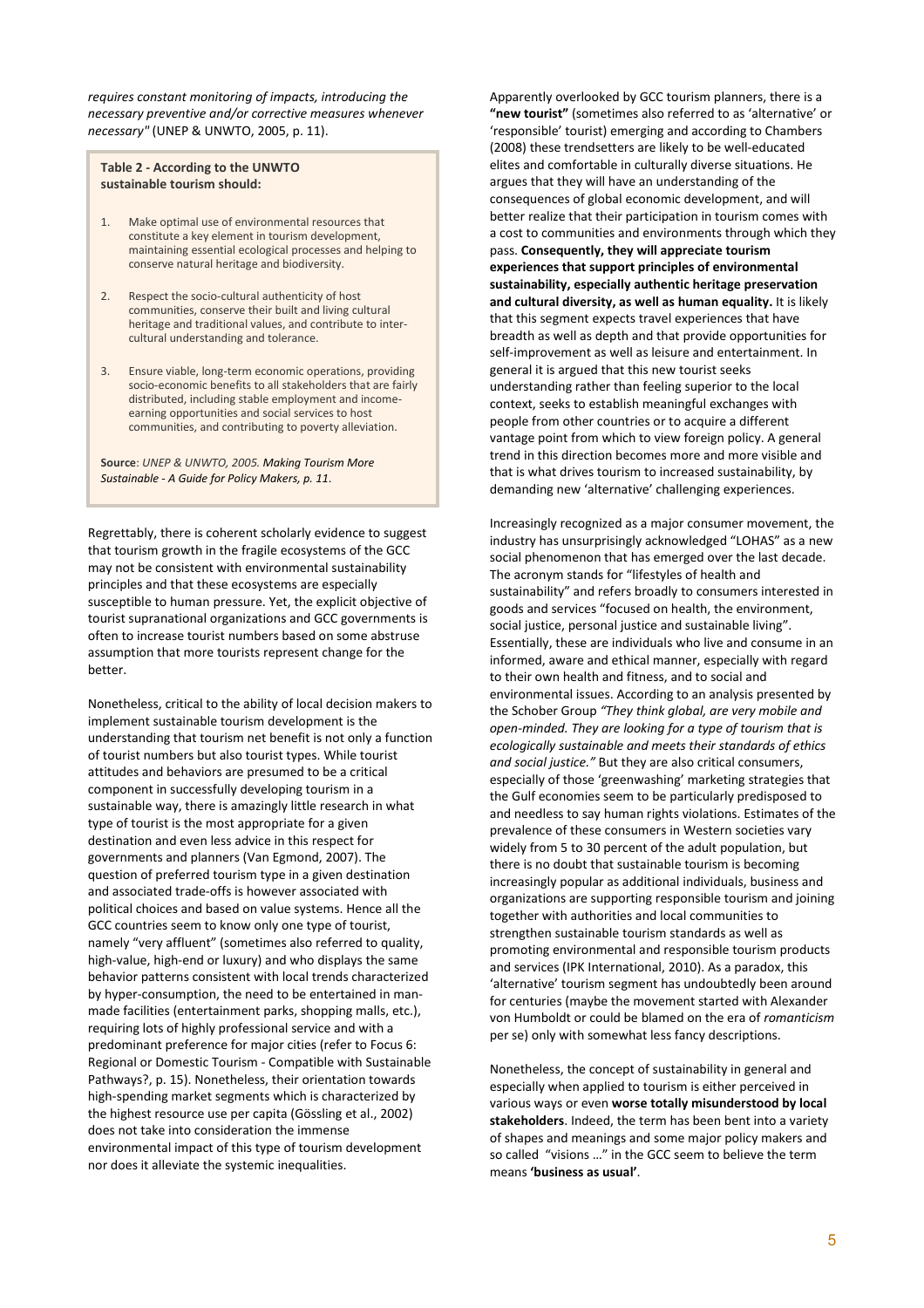# Synopsis of the Region's Tourism Development: Short-term profit – long-term loss?

Most likely representing the worst case scenario on a global scale when it comes to sustainable development in general and in respect to tourism in particular are the United Arab Emirates (UAE), notably Dubai. In terms of ecological footprint (EF), in other words comparing consumption and lifestyles, and checking them against nature's ability to cope, the UAE reveals a distressing score with an ecological deficit of 11 global hectares per capita (gha), while in comparison Saudi Arabia used 3.7 gha and Germany 2.8 gha for the same year. Moreover the country also scores highest (or among the highest depending on source) in per capita water use, which equals roughly four times that of Europe, waste generation and energy consumption. Data from the International Energy Agency report presents a disconcerting exposé of the growth of  $CO<sub>2</sub>$  emissions, their source, and their spatial distribution in the region. In world rankings, Qatar (58.01 tons CO<sub>2</sub>/capita), UAE (29.91), Bahrain (28.23) and Kuwait (25.09) occupy the first four positions. In comparison, Saudi Arabia emits 14.79 tons  $CO<sub>2</sub>/capita$  and Oman 13.79 (IEA, 2009, p. 90). Consequently when it comes to the general Environmental Performance Index 2010 the Emirates received the 152<sup>nd</sup> place out of 163 economies, while Saudi Arabia scored 99<sup>th</sup>, the United States 61<sup>st</sup>, Germany  $17^{th}$  and the United Kingdom  $14^{th}$  (Blanke & Chiesa, 2011). While in the past environmental impact assessments were commonly used to evaluate the consequences of tourism, which were later enhanced by using carrying capacity concepts (CCC) and the limits of acceptable change system (LAC) analysis, there is a visible trends toward footprint considerations as a means to incorporate the global consequences of travel (spearheaded by the WWF).

While security experts and hydrologists are continuously highlighting the fact that the UAE along with some other GCC nations is facing an 'extreme risk' of water shortages in the near future (while already being one of the most water scarce countries in the world) the irresponsible orientation toward short term profit maximization seems impervious to any change. The most striking example may be the abundance of water-intensive grass golf courses and the drive to host international golf sporting events to promote tourism (not to mention the hazardous fertilizers and pesticides used, again putting the UAE in the top world ranks for fertilizer usage per hectare). Based on a megalomaniac compulsion to develop something with so called 'international distinction', Dubai has received intensive criticism in the media and has recently been labeled as a "serious challenge to common sense" as its artificial façade slowly starts to deteriorate. Yet it is not only the West that views the developments in the UAE with increasing suspicion and in this context the Islamic Foundation for Ecology and Environmental Sciences (IFEES), articulating the Islamic position on environmental protection based in London presents itself with an interesting question on its website: "These [environmental] issues will affect us [Muslims] sooner rather than later, but it doesn't help when we are engrossed in dredging the sea to build silly little islands, which are then hired out to the very people we begrudge for invading our lands? What an irony!" (IFEES, 2011).

What is certain is the fact that with the declared determination of Dubai to attract further assumed 'highend' predominately Middle Eastern and South Asian visitors "it must ceaselessly strive for visual and environmental excess" (Davis, 2006, p. 53). Nevertheless despite artificial islands, indoor ski slopes, refrigerated swimming pools, outdoor air conditioning and artificially cooled beaches, Dubai's ruling elite insisted in 2007 that it places "sustainability" at the heart of its plans for existing and future projects (Hickman, 2008).

Yet there are limitations to viewing the unsustainable tourism development in the UAE by only addressing its environmental impacts and ignoring the social dimensions. While the ongoing severe abuse and exploitation of migrant labor as well as the human trafficking component has also been well documented in both academic literature and the media, there is almost a complete void in respect to the social impacts of tourism development, the invasion of resident foreigners that come along with this industry and the envisioned 15 millions future tourists that certainly by and large do not belong to the "responsible" tourism segment on the already highly marginalized Emirati community. In this respect, Al-Suwaidi emphasized that foreigners constitute almost 90 percent of the resident population and accentuated this figure by saying "sometimes we feel like strangers in our own country" (Al-Mezel, 2007). Likewise, Al-Roken is deeply concerned about the ongoing alienation in the most contradiction laden society in the Middle East and enunciates that sensitivities of locals should be recognized (Shadid, 2007). While audacious enough to question one of the tacit social contracts underpinning the modern UAE that explicitly caters for foreigners at the expense of nationals to achieve maximum economic growth, he is trying to conceptualize how to safeguard Emirati identities from an overpowering encroachment of a globalized culture by recapitulating: "We have exiled ourselves from our own land" (Quarmby, 2008, p. 60). Similarly in an op-ed piece, Qatari national Al-Kuwari, describes the situation as a premeditated infringement of the rights of citizens and questions if the UAE government respects the rights of their peoples as citizens and human beings. In line with non politicized scholarly discourse, he highlights the construction expansion that spearheads the so-called development, as a nationally unjustified choice and "the development of loss"; the loss of precious native land, the disintegration of national communities, and endangerment of the livelihood of future generations (Al-Kuwari, 2008). Nevertheless, the economic diversification in the UAE requires a lack of political participation by citizens and hence the progressive alienation ought to be considered a specific and deliberate political tool fostered by the regime.

Dubai is now confronted with the need to implement recessionary measures to attract further all-inclusive mass tourism to one of the most water scarce countries in the world. When preparing this proposal package deals from 678€ (935 USD) to 995€ (1372 USD) were available for a two week vacation in a five star hotel of a well known international hotel chain including the flight, transfer, and breakfast or half-board respectively. In consideration of the real cost, including highly subsidized imported food and services, not to mention the air-conditioned pool this should be an example of a political agenda with obscure motives that would need further discussion. In a recent study analyzing the performance of hotel chains in the GCC Assaf and Barros (2011) concluded that hotels located in the UAE had experienced the highest drop in productivity (in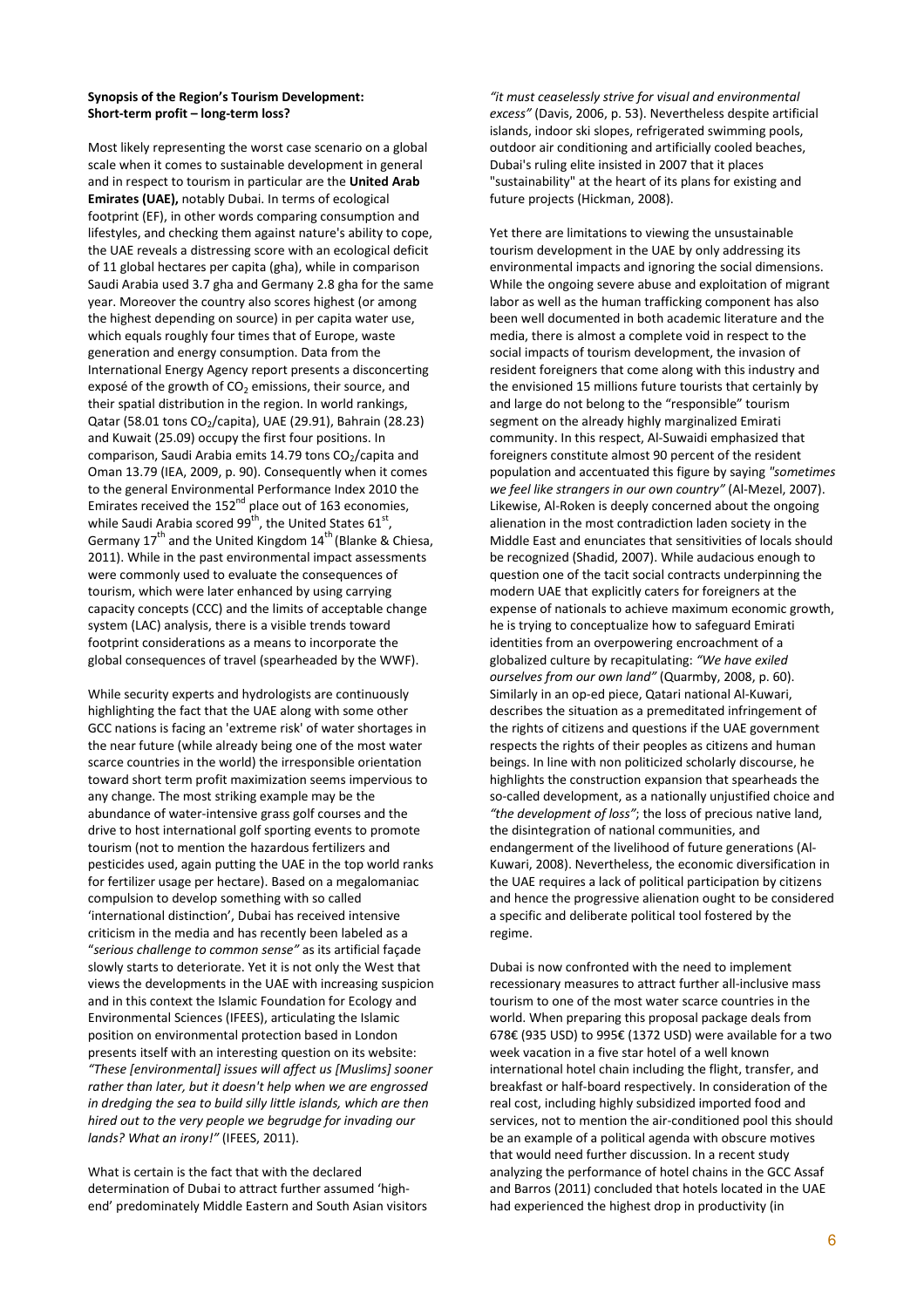comparison Saudi Arabia maintained growth). The authors suggested that the country might thus need to focus on developing its mid-scale hotel market to improve its resilience and diversify its tourist base. Stephenson and Ali-Knight (2010) came to the same conclusion a year earlier. However they emphasized that the need to encourage people to travel to the destination in significant numbers could challenge any productive notion of a socially sustainable tourism environment and intensify prevailing social concerns. Odeh (2011) in a very audacious study specifically analyzed the local perceptions of tourism in Dubai and concluded that there were significant feelings of resentment.

Another Gulf country that already has an overwhelming expatriate presence and likewise has the declared objective to bring in even more foreigners is Qatar. The initiation of a more ambitious tourism promotion in 2010 came along with an investment of roughly 20 billion USD in five years to promote the so called infrastructure that supports tourism. Qatar is vying with Abu Dhabi and Dubai to become the Gulf's transit hub with all three destinations boosting airport capacity. According to the Qatar Tourism Authority (QTA), room numbers are projected to grow to 30000 by the end of 2013, including hotels and furnished apartments mainly in the luxury segment (Walid, 2010). Conversely, the QTA said hotel occupancy rates fell by 6.3 percent in 2009 compared to the previous year, and the revenues earned by four and five-star hotels fell respectively. The authority's strategy focuses on business, cultural, sports, and educational tourism. Next to the proverbial "high-end" leisure tourist, Qatar is specifically also targeting the business segment. The question how useful both cultural (based mainly on imported culture) and sports tourism (based mainly on foreign athletes) in respect to sustainability principles is may be contentious, but to focus on meetings, incentives, conferences and exhibitions (MICE) sounds like a reasonable comparative advantage in the absence of other unique endowments (refer to Focus 7: MICE Tourism: Reconciling Growth with Sustainable Development and Restrictive Policies. p. 17). This orientation also correlates with the quest to become a transport hub between Europe and Asia.

In 2004 Kuwait announced that a twenty year tourism masterplan was being developed and to be implemented in 2005. The main objective was to create employment for nationals and to develop and improve domestic tourism. As a second priority, Kuwait tries to position itself as an inbound GCC tourist destination with a strong emphasis on MICE and as a family holiday destination for GCC residents. As a first implementation step the country drastically improved immigration policies and provided incentives for foreign investment. The longer-term plans for Kuwait's tourism industry include the large-scale development of offshore islands, open areas, and current commercial locations. However, according to business elites the lack of a coherent tourism strategy by the Kuwaiti government has failed to deliver. By contrast, another source claims that low cost carriers such as Jazeera Airways and premium service airline Wataniya Airways are attracting a growing number of visitors to the country with its ever-increasing selection of luxury hotels and resorts (Nacheva, 2010). From a sustainable development point of view it might actually be a wise decision to not rush into tourism development to please the business elite and give priority to some more urgent domestic concerns. Once ready to invite a carefully

selected group of visitors into the country, who will respect local culture, urban heritage and enjoy the extreme hospitality as well as tranquility in Kuwait, the country could for instance benefit from cooperating with Saudi Arabia in promoting an alternative tourism experience (e.g. with travel literature covering the Kingdom and Kuwait).

Bahrain certainly can be considered the oldest regional mainstream tourism destination in the Gulf, which registered very excessive growth patterns since 1950 by being a key destination for Saudi visitors and especially by establishing an atmosphere of tolerance and freedom. While there has been no significant effort to promote the tiny archipelago as a destination for the past years, Bahrain saw some noteworthy innovative input since 2009. According to Aziz, Bahrain will try to benchmark itself as a weekend get-away as well as a MICE destination, for primarily "highspending" regional visitors (comprising of both GCC nationals and foreigners residing in these countries). While there are indicators that Bahrain wants to distance itself from being a destination of vice, new initiatives to promote the islands historical treasures (for instance the Dilmun civilization) and urban heritage (by revitalizing old houses and addressing multiple uses of space) are in the pipeline. Most importantly, there are signs of at least the 'sincere commitment' to implement sustainable approaches and the commendable realization that tourism development in the past has not been sustainable (Aziz, 2009). If there will be a chance to overcome the immense political obstacles and to find feasible ways to incorporate those constructive programs for community-based tourism into Bahrain's branding strategies remains to be seen. However, the fact that there is already a scholarly analysis on how the indigenous craft sector could play a larger and more important role within the development of the Bahraini economy in general and the tourism sector in particular should be considered a step in the right direction (see Follad, 2006).

Likewise Oman has in general pursued more sustainable development pathways. Being the only GCC country next to Saudi Arabia with a serious long term sustainable tourism potential and global comparative advantage with its uniqueness and natural assets (with Oman's spectacular wadis just representing one of the country's treasures), the Sultanate should give priority to developing this sector responsibly and reversing some of those progressively evolving negative trends. In a comprehensive study entitled "Prospects of mountain ecotourism in Oman: the example of As Sawjarah on Al Jabal al Akhdar" Buerkert et al. carefully present the incoherence of GCC tourism policy in respect to sustainability principles (the paper will be distributed among session participants, including photos that reveal the unique and immaculate beauty of Oman's mountains). To date there is no better analysis available that puts that drive towards infrastructure development and private sector involvement into perspective with the reality of Gulf politics and values. Accordingly the authors note: "In Oman's Al Jabal al Akhdar mountains, this development has already taken shape in the form of a three-lane access highway, several new hotels and paved roads to some of the more remote areas of the Sayq Plateau, where tourists can wander through the gardens and decaying houses of now abandoned settlements and sometimes leave nothing but their garbage behind" (Buerkert et al., 2010, p. 105). Finally, the article presents ways in which the village of As Sawjarah might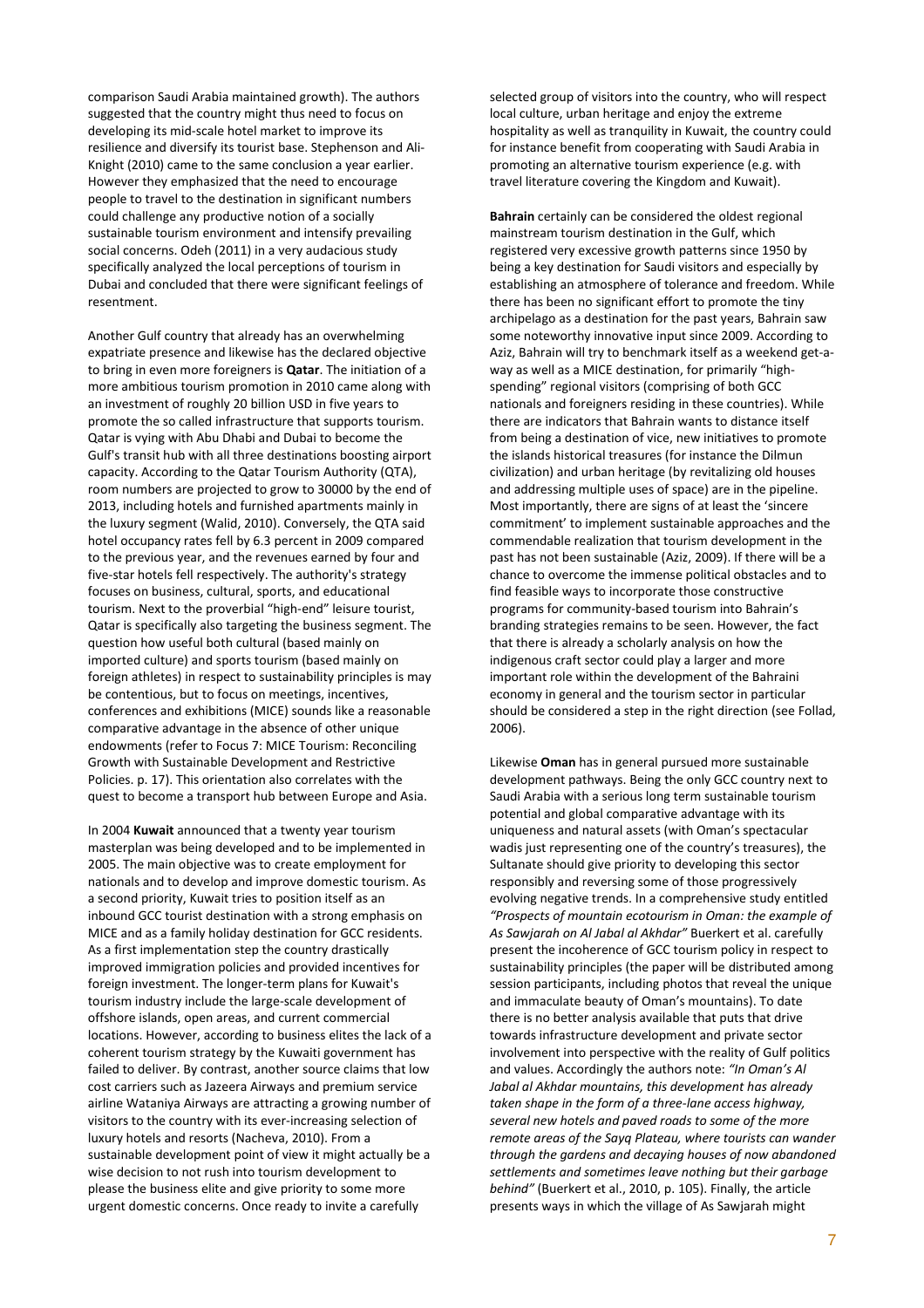serve as an important model case for a cautious but rigorous transformation of a traditional agro-pastoral mountain oasis into a cultural heritage site and ecotourism destination. Furthermore in another relevant study, all mangrove environments of Oman are considered of extremely high conservation value because of their relative scarcity. The author recommends that these habitats are to be granted full protection from future impacts by government legislation (McCue, 2005). A comprehensive study of the development of Oman's tourism industry since the seventies has been contributed by Winckler (2007). He examines the role of the tourism industry within Oman's overall macroeconomic development framework, explores the countries comparative advantages in relation to both regional and international markets, takes a closer look at the status quo of tourism policy as well as facilities development, and concludes with comparing Oman's potential with the barriers for future tourism growth.

Yet despite the fact that the long-term consequences of mass tourism for the fragile desert environment of Oman's mountains and coasts would need urgent attention, there are visible tendencies of maldevelopment. Oman's tourism plans envision 12 million inbound visitors annually by 2020, presenting an almost eightfold increase on the current level and thus an overexploitation of its carrying capacity. Largescale construction projects include three new airports and an approved spending of around 8 billion USD on tourismrelated property developments across the country. While an increasing sea cruise trade brought more than 120 cruise ships and 300000 passengers during the 2010-11 season, the focus is mainly on attracting intra-regional tourism (including India and Iran) as well as Russians. At the same time religious authorities in Oman voiced their concern against the government's efforts to boost mass tourism at the expense of cultural and Islamic values requesting to reintroduce a nationwide alcohol ban. While the Sultanate continuously claims that they are not seeking large scale tourism (Oxford Business Group, 2010), there is an obvious misconception on the principles of low-impact tourism and the general believe that establishing so called "environmentally friendly" resorts corresponds to "sustainable tourism".

Finally, Saudi Arabia presents itself as a very unique case study in development policy. While the official body responsible for tourism development in the Kingdom, namely the Saudi Commission for Tourism & Antiquities (SCTA), sets itself apart from the majority of Gulf institutions by being staffed with exceptional leadership, equipped with integrity, commitment, courage, endurance, incontestable environmental stewardship and a corresponding highly qualified educational background, these relentless efforts are embedded in a socio-cultural environment that is not conducive to the adaptation of the necessary far reaching and multisectoral approach to implement sustainable development pathways. In short: "Ideologies of good governance supplemented with 21<sup>st</sup> century Romanticism versus Saudi Realpolitik" (Spiess, 2011).

In general it can be said that those policy recommendations that have been strictly followed by SCTA's president over the past decade are conceptualized around Western-derived standards of conduct. In other words, the normative concepts of 'good governance' and 'sustainable

development' are assumed to be adopted by and applicable in non-Western politico-cultural contexts. Evidently policy makers, no matter how privileged, do not operate in a vacuum and thus the desired sustainable progress still faces formidable political, socio-cultural and institutional constraints. Besides multiplication, overlap and low level of integration of various state agencies, the political landscape in the Kingdom as elsewhere in the GCC is still characterized by an absence of effective coordination, administrative streamlining and participatory decision making processes, dysfunctional legal frameworks, poor levels of enforcement of existing legislation, ambiguity in regulations, bureaucratic clientelism, shortsighted planning, extremely low monitoring and data-gathering compliance, inefficient national research strategies as well as inadequate capacity building and enabled society. Further intractable hindrances constitute next to ad-hoc royal top down directives and interventions those "unaccountable and seemingly immovable mid-level actors stalling decisions and pursuing their own agendas" (Hertog, 2010, p. 185).

Despite these difficulties, the question remains if Saudi Arabia is ready for sustainable tourism. This answer is unequivocally yes! However, when it comes to the present manifestation of tourism development, which is based on massive construction, visible pollution, environmental degradation and bringing in even more foreign labor (illegally, facilitated by alleged 'religious tourism') that is currently pursued by certain interest groups in the Kingdom, the response will not be affirmative. In fact such irresponsible development can have detrimental effects on the future wellbeing and human security of Saudi society.

The Kingdom is literally blessed with everything that the 'alternative' traveler is seeking (with the exception of a feasible public transport system). Next to an abundance of spectacular landscapes (black and white volcanoes, extensive lava fields, limestone caves filled with speleothems, the Asir mountain range, the Rub' al Khali, the Al Wahba crater, Al-Hasa oasis, endless coastlines, some of the world's most spectacular dive sites and so forth – it is an endless list), Saudi Arabia has a tremendous amount of tangible and intangible heritage to offer (adobe architecture, historic urban & religious heritage, a diversity of folk music & traditional dances, poetry, crafts, delicious local cuisine, coffeehouses, the Jinadreeyah Cultural Festival, UNESCO World Heritage sites, etc. – another endless list), a diversity of cultures and even more important generous as well as amazingly hospitable people.

Ergo the Kingdom could in theory easily turn into a top secret pioneer destination and hence would appeal to the same type of traveler that can be found for instance in Torres del Paine National Park (Chile), the Salar de Uyuni (Bolivia) or in Agadez (Niger), seeking remoteness, extreme challenges and to curiously "explore strange new worlds", however in the real world foreign tourists are still not permitted to discover any of this and hence the motto "to boldly go where no man has gone before" (sometime in the distant future) fits perfectly. As a peace offering SCTA published a new picturesque English-language magazine entitled 'Saudi Voyager' to display the countries magnificent assets. However there is a catch, the exquisite source of information is only meant "…. for all those living in the Kingdom" (Hawari, 2010).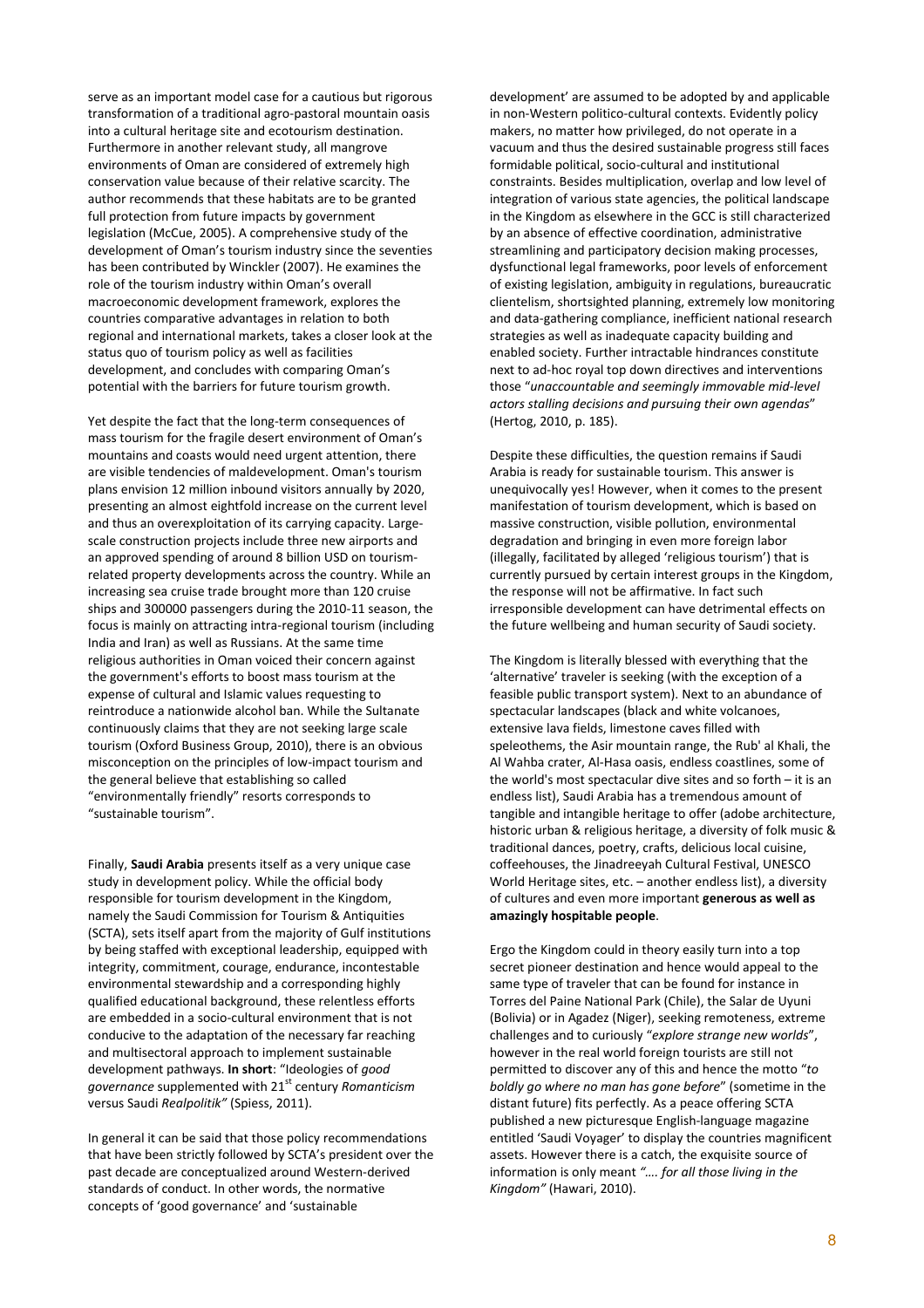Moreover, there is another serious dilemma to be overcome with this modern von Humboldt tourist typology and their preferred mode of baggage (in consideration of the fact that most countries do not build three lane highways to make their mountains, ancient heritage sites and protected areas 'easily accessible', but have a preference to conserve their assets): 'Backpackers' are the Kingdoms worst nightmare and Saudi Arabia is not only searching for the proverbial high-end tourist, but there is a superlative in this particular case which translates into "very high-end". They did not yet decide on a minimum net worth, but it should be clear enough that the average professor or researcher will never qualify. Nevertheless, while this top-down dichotomous thinking among policy makers is 'hopefully' based on lack of information or false impressions, the average Saudi citizen is extremely welcoming to visitors and in adherence with Islamic values usually does not prejudge people based exclusively on their income.

Transforming cultures – especially such arcane approaches to deliberately discourage cross-cultural understanding and tourism as a vital force for peace - is with certainty not a challenge to be underestimated. Normally the task will require long term efforts in which selected cultural pioneers (usually those that studied abroad with the ability to sufficiently step out of their cultural realities to critically examine them) perform diligently to redirect those strategic culture shaping institutions. Saudi Arabia should realize the prospects that the authentic version of sustainable tourism development could bring, especially in respect to creating meaningful small scale entrepreneurship, community initiatives, national pride, and to provide those urgently needed employment and training opportunities for the youth. In consideration of the fact that the Kingdom already has a highly developed infrastructure, the country should depart from the perception that they must "build things" to stimulate tourism development. Moreover, the nation should reexamine its responsibility as both being the birthplace of Islam and as a G20 member state toward promoting peace, understanding and friendship through the direct, spontaneous and non-mediatized contacts delivered by alternative tourism and realize that policies of exclusion do not always provide the required outcomes for a better future.

One noteworthy point in the direction of a more sustainable tourism is that the tourist has to comply with the social conducts of Saudi Arabia. This recommendable policy shields the local population from being confronted with disrespectful foreigners and would automatically filter the tourism type of the currently still 'fictional' international leisure traveler in a more "responsible" direction.

Despite all the stupendous work that has been done to prepare Saudi Arabia for tourism (enough to fill almost 400 pages in the forthcoming book), the SCTA president is certainly still facing a minefield in consideration of the diluted implementation of broader-based policies that the success of tourism will depend upon and with certainty the mission will require a great amount of resilience. The situation reminds of a famous quote from cultural anthropologist, Margaret Mead: "Never doubt that a small group of thoughtful, committed citizens can change the world. Indeed, it's the only thing that ever has" or maybe with a touch of romanticism from Johann Wolfgang von Goethe: "Dream no small dreams for they have no power to move the hearts of men."

## Significance of Topic to the Expansion of Gulf Studies

Despite the fact that tourism development represents a major policy component in GCC member states and that the pace of the current large scale tourism development should conceivably best be seen as a 'threat multiplier' that intensifies existing problems and vulnerabilities in the region, there is a dearth of studies that have deconstructed the efficacy of these policies, the power dynamics or the underlying political ideologies of tourism promotion in the Gulf.

When reviewing the broader literature, it can be said that the evaluation of tourism policy in general is extremely rare and that "most studies of policy within the frame of tourism have been prescriptive studies of what governments should do rather than evaluations of what has happened and why" (Gössling, 2008, p. 44). According to Bianchi political analysis of tourism have in common that they concentrate on external macro-structural processes and essentially ignore local socio-political and economic circumstances (Bianchi 2004: 271). Tisdell emphasized that the economics of any tourism destination should be considered carefully because an unprofitable destination is declared "sustainable" only if it is subsidized by government interests (Tisdell, 1998). Astleithner and Hamedinger (2003) opted for a multi-faceted examination and demonstrated that for example, the details and processes of governance, the relationships between political actors, and the institutions of the political culture provide the context in which the local concept of sustainability and its related indicators are understood.

Hazbun (2008) was the pioneer to offers a unique perspective on the political economy of the Middle East from a tourism perspective. He contextualizes how government elites are using tourism to take part in globalization while, at the same time, crafting it to serve state interests and repress their societies. The notion that the expansion of travel in the region has allowed states to encourage integration into the global economy while simultaneously expanding control over their society represents in his opinion a serious paradox.

Nevertheless, when it comes to the GCC member states, the available information consists of mainly descriptive or unsophisticated business/economic analysis and to date there has not been a single scholarly analysis that deals with the above mentioned questions. In fact the few authors from either tourism studies or related fields (however not political science) that have published noteworthy articles within their respective domains concerned with the GCC have been cited in this proposal. Unsurprisingly, there is not a single comprehensive scholarly book on either tourism development in the region or on each of the Gulf economies available. Albeit a small number of case studies, especially on Dubai, made their way into the mainstream tourism literature. However, while these authors obviously displayed a remarkable knowledge on the global tourism industry, predictably their understanding of the social and cultural tourism dysfunctions as well as the political ideologies in the GCC continue to be very limited. Concomitantly, available tourism analysis presents itself as non scholarly and has been provided by business intelligence services, such as for instance the Oxford Business Group or Euromonitor International. Paradoxically, the only forthcoming book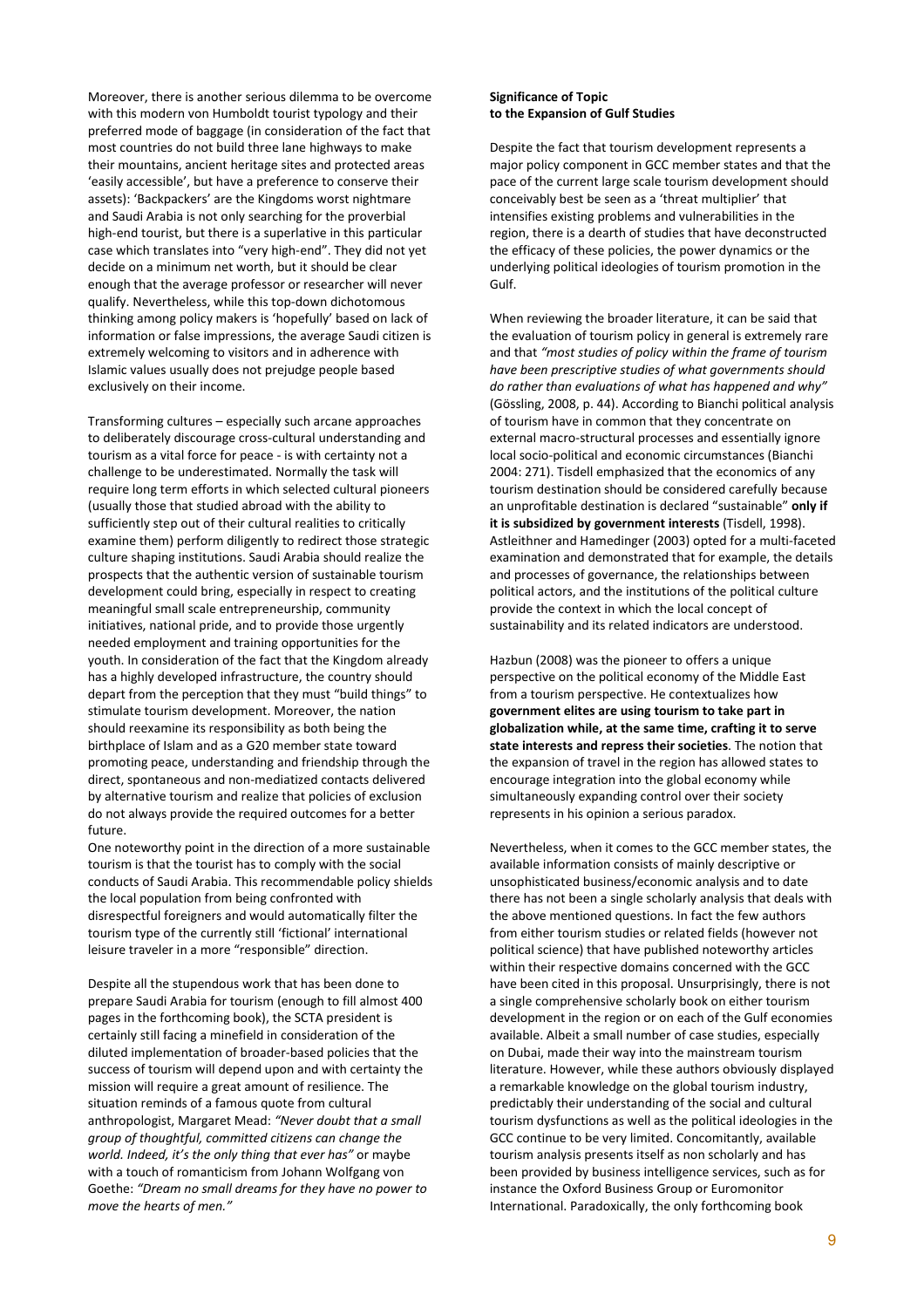based on a multiyear analysis evaluating the concept of tourism development through the lens of human/national security, the negative externalities, power dynamics, political ideologies and the institutional deficiencies is concerned with Saudi Arabia – the only GCC member state that is not even open to international leisure travelers. Accordingly, there would be a much more urgent need to evaluate what is currently happening in the UAE, Qatar, Bahrain, Oman and Kuwait.

Moreover, as a result of the political dimension of tourism development in the GCC the sector is characterized by a general lack of data, and data which is often incomparable, inconsistent or not credible. Some of the urgently needed information tends to be confined to consultancy and government reports, which for reasons of perceived sensitivity and confidentiality, are unlikely to enter the public domain. Hence lack of available data and knowledge, next to political will, presents itself as a key limitation to informed and appropriate decision making designed to realize the full social and economic potential of the tourism industry. The void results in the inability to assess the sustainable tourism potential for any destination or tourism product, identifying its competitive position and defining the 'appropriate' markets and addressing them effectively.

#### Objectives and Scope

The session aims to fill the void in the available literature and to discuss the processes of tourism planning and policies in the GCC countries. In this context, we will explore questions concerned with achieving environmental, social and economic sustainability of tourism alongside the governance mechanisms needed to support sustainable tourism in the Gulf economies. We will further aim to develop new strategies to be employed to avoid the errors committed in the past and propose remedial actions to those currently unsustainable development pathways. In consideration of the fact that all types of tourism just like all other industries (e.g. agriculture) will have a negative impact on the fragile environments of the GCC, we will take a closer look at the net social benefit of tourism development, to encapsulate economic, social and environmental benefits and costs, and ask whether benefits outweigh costs overall. Such an approach will include non-monetary values and will allow the necessary trade-offs across economic, social and environmental domains. Concurrently, research indicates that in their aggressive pursuit of tourism development, Gulf governments either failed to address or deliberately ignored the critical question of local employment, ergo it is also crucial to assess the status quo, discuss why tourism has or has not been able to succeed with the set policy goals and especially elaborate the political rationale behind these deficiencies. Finally, since several studies confirmed the immense social impact of tourism on Gulf nationals, resulting in disapproving attitudes or in the case of Saudi Arabia an altogether false perception of tourism even preceding the advent of international leisure tourism. Paradoxically the proportion of Saudi nationals that do travel themselves is extremely high in comparison to other nationalities and the concept of travel especially to seek knowledge is accepted and encouraged both implicitly and explicitly by Islam. Since such resentments can impact future tourism development initiatives, we would like to highlight

the importance to put more emphasis on documenting and understanding the negative attitudes of GCC nationals. Consequently, structured community consultations and surveys should provide a truthful reflection of economic, social and environmental impacts in different GCC settings. Next to tourisms severe negative impacts on identity, the more responsible approach could also serve to promote a feeling of national pride, especially by conserving and promoting cultural heritage. Therefore the session will encourage submissions that analyze new perspectives and approaches to heritage tourism, especially best practice examples to preserve archaeological sites and historic urban areas, including UNESCO World Heritage sites in the GCC. (please do not forget that there is a policy dimension to this (!) and in order to maintain our holistic approach please try to consider the impact of climate change on heritage preservation). However empirical work and comparative studies, especially with neighboring countries (e.g. Jordan, Iran, Egypt) are also welcome, especially if they offer new insights and best practice guidance.

The session will adopt a **holistic multi-disciplinary approach** with the specific objective to foster greater understanding and collaboration between scholars from diverse disciplines, practitioners and - at least in theory (we plead guilty to being hopeless idealists) - policy makers. In addition to the specific objectives, the panel intends to assist in the creation of new networks, put a special emphasis on encouraging scholarly work from young GCC nationals, promote new research as well as disseminate the gained knowledge and assessments by publishing an edited book which will not only include the proverbial synopsis for policy makers, but to provide feasible recommendations that can lead to a more equitable, resilient and sustainable future for Gulf nationals. (Only for Draft: with one of the convenors being directly involved in the policy making, we are quite serious about this!).

Finally the panel is based on the assumption that 'indigenous' human and social capital is a prerequisite for the development of sustainable tourism and while it's implementation could be possible in some of the GCC countries it would eventually require fundamental shifts in operations, systems, ethics and philosophies.

## Possible Panel Themes / Questions

Please note: These suggestions are just meant to be 'thought provoking' to encourage 'out of the box' thinking and challenge myopic approaches! Every topic that is relevant to the critical evaluation of tourism policy in the GCC is very welcome – there is no need to relate to any of these foci. The fact that some of theses themes are quite sensitive was intentional to stimulate opposing views

#### Focus 1: Tourism and GCC security dynamics

From a security perspective, contemporary tourism development in the GCC should be discussed in terms of both human security and the established field of security studies, and it should be emphasized that the probable associations are indirect and highly contingent on the future political decisions of Gulf regimes.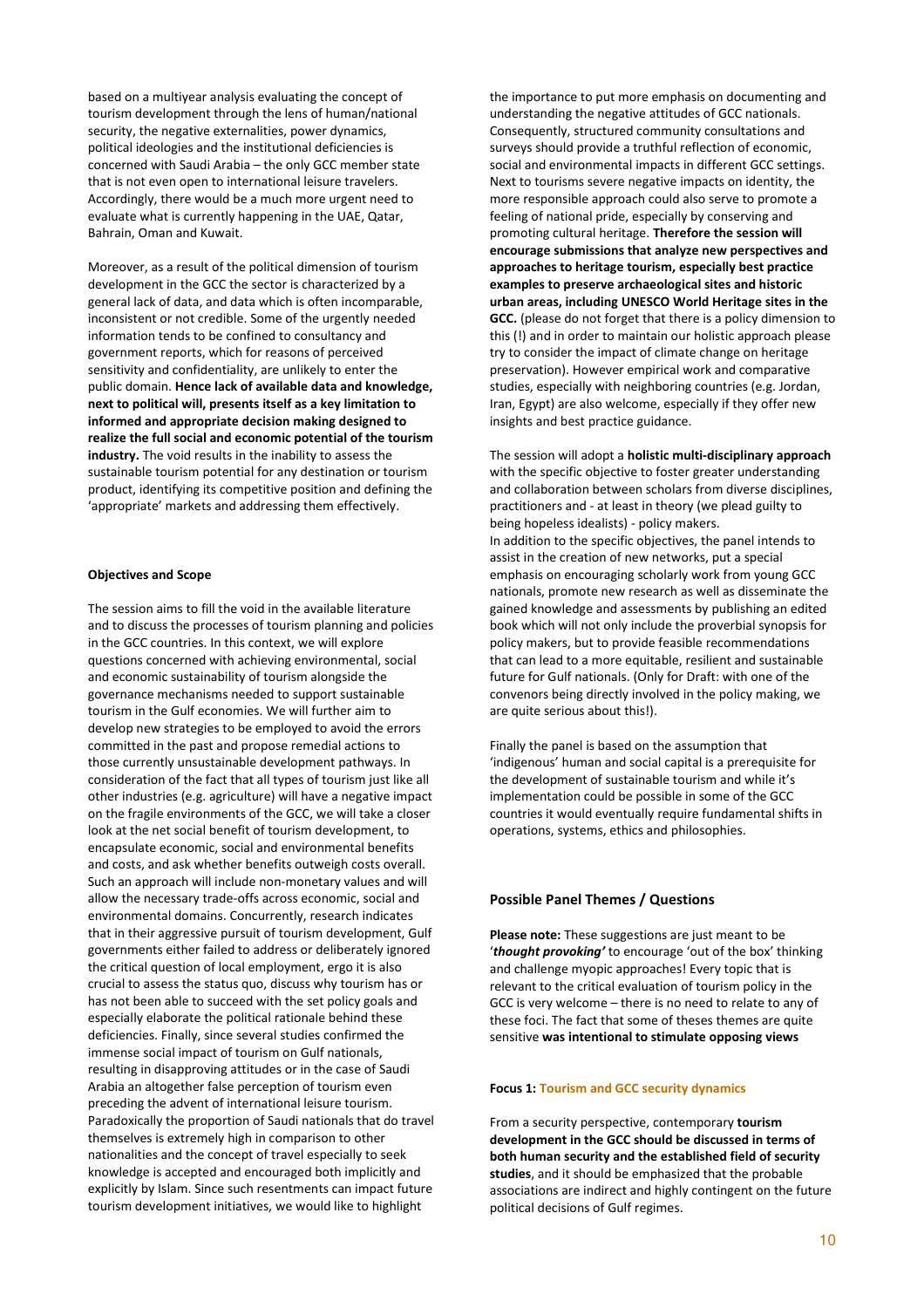The prevalent characteristics of the current Gulf Arab reality which pose serious obstacles to sustainable progress and the widespread absence of human security as a prerequisite for noteworthy development have already been adequately discussed in several Arab Human Development Reports (UNDP/RBAS, 2002 to 2009). The latest assessment argues that the concept of human security is a useful lens for viewing challenges to and envisioning solutions for, sustainable human development in the region and should be used as an operational tool for policy formulation and implementation. In this respect, contemporary tourism development in the GCC is intrinsically linked to those intense, extensive, prolonged and comprehensive threats to which nationals' lives and freedom are vulnerable. These diverse challenges include for instance water scarcity, food security, pollution, desertification, (youth) unemployment, public health, poverty, oppression, inequity, demographic imbalances, loss of heritage/identity and so forth. Thus the human security paradigm provides an opportunity to identify threats, to avoid them when possible, and to mitigate their effects when they do occur.

Nevertheless, to focus entirely on the human security approach and to be dismissive of traditional security concepts can be potentially ambiguous since the current irresponsible tourism development has the potential to exacerbate those existing problems of instability and generate acts of aggression. This scenario is especially true where trade-offs between positive and negative impacts are perceived to be too high by the national population per se or by different strata of this community. In the GCC context, it cannot be excluded that certain individuals or groups who support strong cultural and/or religious values and feel that these values are threatened by tourism to an extent that is increasingly unbearable, become gradually more radical in their approach and may even resort to terrorist attacks as an ultimate means to combat the 'perceived' threat. Hence the potential impacts of tourism need to be analyzed according to their probability to provoke such intense reactions from residents or even international extremist networks. The fact that 'Dubai is rapidly changing into a secular state', while tolerating the profound use of so called non-Islamic ways to excess has certainly not only raised the attention of religious hardliners, but also of critical thinkers from around the globe. Aziz (1999) notes that violence is a human reaction to irresponsible tourism development per se and that this cannot be linked to Islam or global terrorism (in fact no other scholar has thus far managed to establish a correlation). In fact, the amazing hospitality that is still found in some GCC states or was available in the past as part of the regional culture can at least partly be connected to Islam, which supports the duty of hospitality toward travelers regardless of race, nationality or religion. Aziz comes to the conclusion that instead of pointing a finger at the Muslim host communities alone, the atmosphere of rejection of tourism can directly be linked to the careless actions of the tourism industry, the governments, the developers and the tourists. Al-Hamarneh (2005) shares the views of numerous authors by emphasizing that face-to-face intercultural dialogue is the most promising way to prevent negative and violent developments in the tourism sector. However, the practiced concept to alienate foreigners by spatial isolation makes them and those working in the sector more vulnerable to insecurity, while at the same time impeding the potential for dialogue between different cultures. This phenomenon is especially visible in the UAE where contact

between nationals and their culture is discouraged in numerous ways.

Yet from an objective point of view those behavior patterns incongruent with Islamic traditions cannot be attributed to the influx of Western tourists alone, but in fact can certainly to a great extend be ascribed to regional tourism as well. Undeniably excessive economic abundance among GCC nationals gave rise to a culture that attributed great social significance to symbols of material differentiation, resulting in a form of hyper-consumption (especially shopping) and the extreme display of extravagance that severely contradicts basic Islamic values. Moreover, the so called outbound 'tourism of vice' from Saudi Arabia to Bahrain and Dubai has been discussed in the media and even academic literature. The question why this special segment of Saudi society tends to behave much more extreme when confronted with what is often termed as 'openness' in comparison to the often well educated Saudi elites that spend their summer vacations in Southern Spain, France, Miami or California (evidently there are a few enfants terribles among those as well, but they certainly don't stand out from other nationalities) should make an interesting academic analysis, especially in respect to strategies targeting primarily regional and domestic tourists.

Religious tourism, especially in form of the annual hajj pilgrimage, presents another serious human as well as traditional security threat to the region and especially Saudi Arabia. Albeit this is a very sensitive topic and hence it is very difficult to have a reasonable discourse, there is still a need to discuss the impact of these threats (for instance illegal immigration, facilitation of international crime, epidemic events and pandemic spread) on the current and future well being of Saudi society (and these problems do not respect borders). Next to the immense burden on Saudi security forces, the current 'open door policy' is basically an invitation to criminal activity, especially for inbound visitors from less developed nations. Is the Kingdom really this naïve to believe that everyone is coming for religious purposes? Don't they know that the most corrupt institutions in some of the source countries are handling the so called 'pilgrimage travel'? Don't they realize that these are the channels for human trafficking, money laundering and prostitution into the country? On the other hand, do they know that many of these pilgrims cannot really afford this trip and hence are sacrificing their children's education, health, etc. and are borrowing the travel costs from impoverished relatives that may never be paid back? Since all of this is very unlikely, why doesn't anyone put an immediate end to these practices and thereby reduce the overcrowding? How much greed of a few can be acceptable for a country that is proud of its religious values and why does society still prefer to ignore these issues, while at the same time complaining that they are restricted to go to their religious sites as often as they wish?

These new emerging security threats need to be taken seriously and there is an urgent need to find a novel sustainable equilibrium between human security and traditional approaches. In this context, Ulrichsen (2009, p. 30) reminds us that a balance between "competing visions of the national and regional security architecture, between incremental reforms to political and economic structures and the deeper systemic problems which undermine longterm solutions, and between rising demands for, and falling supplies of, natural resources" must be found.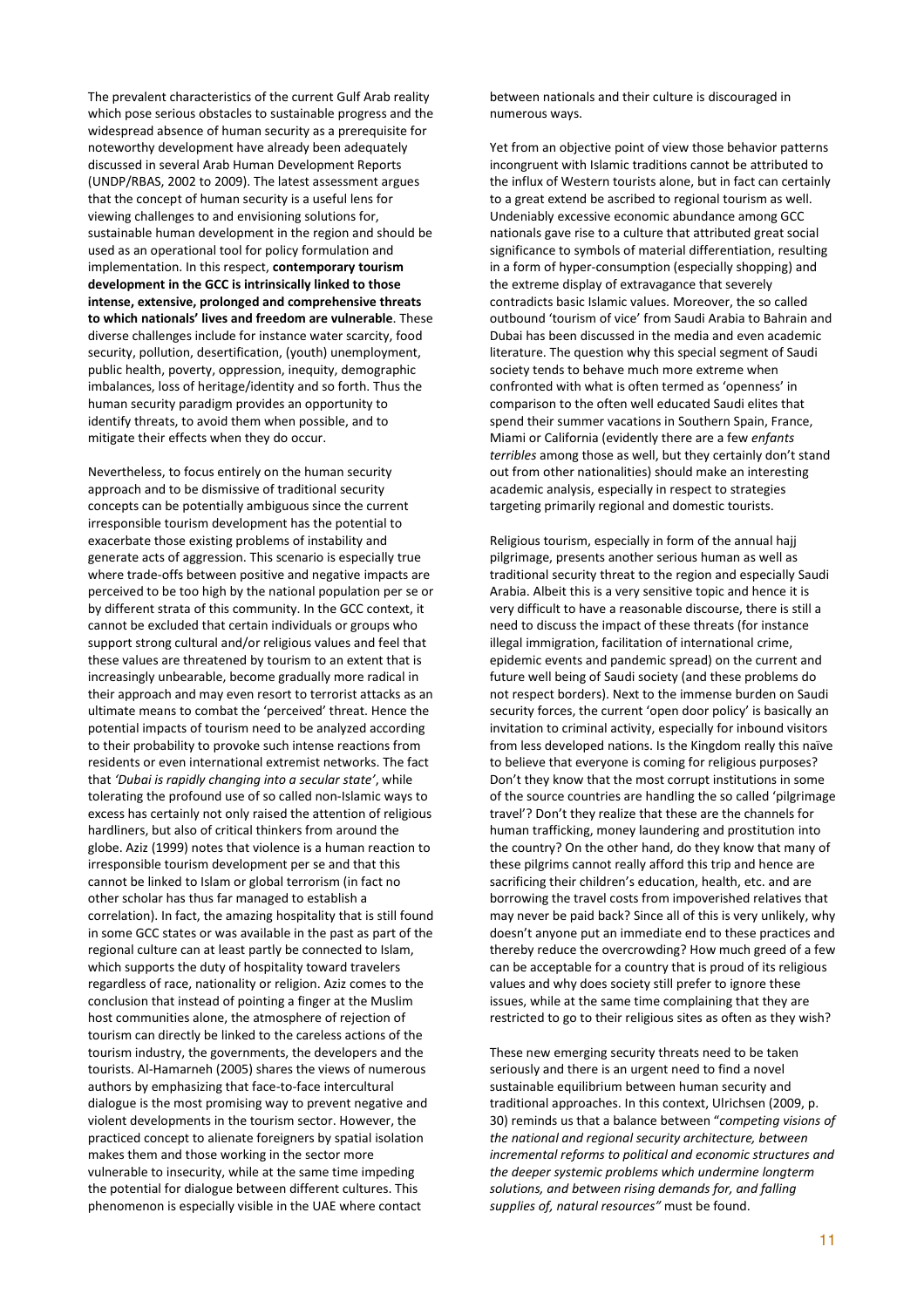#### Focus 2: 2022 FIFA World Cup - Who will benefit?

Qatar's controversial success in taking the 2022 FIFA World Cup bid however has raised an avalanche of protests and the initial objective to bridge the gap between the Arab World and the West can already be considered a complete branding failure. Next to disappointed soccer fans and the possibility that decision might still be reinvestigated, a multitude of organizations are already highlighting the "darker side" of infrastructure development in Qatar, a phenomenon that was previously by and large associated with the UAE. The International Trade Union Confederation (ITUC) has just launched a new multimedia report in Brussels to bring attention to the few rights and inhuman living conditions of migrant laborers in Doha and Dubai with the declared intent "to put pressure on FIFA, Qatar, and the rest of the region, to improve labor standards" (IUTC, 2011). Transparency International has also just released a new publication which is clearly asking for an independent investigation to clear up the corruption allegations related to the selection of World Cup host countries (Schenk, 2011). Documentaries to enlighten the general public will undeniable reveal some of those topics – for instance human trafficking and the abuse of domestic labor – that will certainly not shed a positive image on the entire region and may even lead to further hostilities against Arabs and the Islamic world in general.

On the other hand, Qatari nationals will be confronted with an influx of foreigners who beyond doubt will have very little respect for the cultural sensitivities of the host nation in both the process of preparing the World Cup and especially during the event. The notion of "offensive behavior" in the form of fanatic fans, partying almost nude under the influence of alcohol has certainly raised reasonable criticism among the more conservative Gulf population.

Will any of this lead to a sustainable form of tourism, which is meant to promote cross-cultural awareness and should enhance the understanding of the Gulf Arab and Islamic world, especially among Westerners? Skeptics believe that numerous concepts presented by Qatar (based entirely on foreign expertise – Germany certainly being among the countries to profit most from this) are not feasible, while numerous issues in respect to environmental degradation have so far been totally ignored. In this respect, Scharfenort is asking the million dollar question that is currently being raised by many scholars in respect the some of the GCC projects: "Still not exactly clear is the aim of hosting the FIFA World Cup: is it for marketing purposes only to rise from the ashes next to famous Dubai that has fallen into disgrace or is Qatar honestly interested to establish itself as a number one sporting destination" (Scharfenort, 2011). She concludes that with Islamic values exceptionally influencing sociocultural norms and policies in Qatar, a balance between tourism development, tourist influx and traditional culture of local residents will be difficult.

The real question is how will such an event seriously benefit the future wellbeing of Qatari nationals and the sustainable development of their society?

#### Focus 3: Tourism development - Will it really be a cure for national unemployment?

Policy makers in the Gulf economies often promote their surge for tourism development as a means to create employment opportunities for their citizens, especially since investments in this sector tend to generate a larger and more rapid increase in employment than equal investment in other economic activities. The International Labor Organization estimates that on average one direct job within the tourism industry induces around one and a half additional indirect jobs related to the tourism economy (ILO, 2002). Since tourism creates a variety of jobs requiring different employee profiles with the majority having lower formal qualification requirements, it would be the most suitable policy approach to cater to the dearth of skills among nationals in the Gulf economies. Moreover the sector has a tendency to employ younger people and those who prefer to work part-time (notably women) or temporary (for instance students during vacation time). At the same time, available research suggests that most workers in the tourism sector tend to earn less than workers in socially comparable occupations.

Conversely, despite the recurrent rhetoric of policy makers, a fundamental gap still exists between the available national human resources and the needs of the labor market in general. When looking at the status quo, the attempts to "nationalize" the workforce should be considered, at best, incomplete successes and at worst absolute failures. At the same time unemployment especially among the youth is on the rise in all of the GCC states and the vast majority of the young unemployed never held a job before. Prevailing patriarchal structures and the redistributive policies in the region, permit youth to spend extended periods of time searching or waiting for a preferred civil service and publicsector enterprises job (Yousef, 2003). Hence, unemployment appears to be still largely 'by choice' due to unmet expectations on salaries and working conditions. Consequently, it is unlikely to assume that with the current structural deficiencies GCC nationals will be willing to work in the tourism sector, where they will not encounter customarily high wages, job security, generous social allowances and retirement benefits, short working hours and the ability to display a lack of work discipline.

So at least in theory, a shift to sustainable tourism concepts could alleviate some of the difficulties currently associated with the employment of nationals in the globalized GCC tourism industry since it offers small-scale opportunities that require less skills (e.g. language skills). For instance the 'alternative' tourist that goes hiking in Bolivia, does certainly not expect the local family business that rents out rooms in a mountain village to speak any English. In this context, tour guides, bicycle, horse or camel rentals, running minibuses or local restaurants do not require many years of vocational training and still seem to provide quite adequate services to millions of 'alternative' travelers in all corners of the globe. Achieving these aspirations however requires a good fit between the types of service which tourists demand and those which locals are willing to provide. Policies which prevent or discourage independent travelers are reducing exactly these opportunities for local small scale entrepreneurs, who tend to choose employment models which complement their existing livelihood strategies and thus maximize their returns.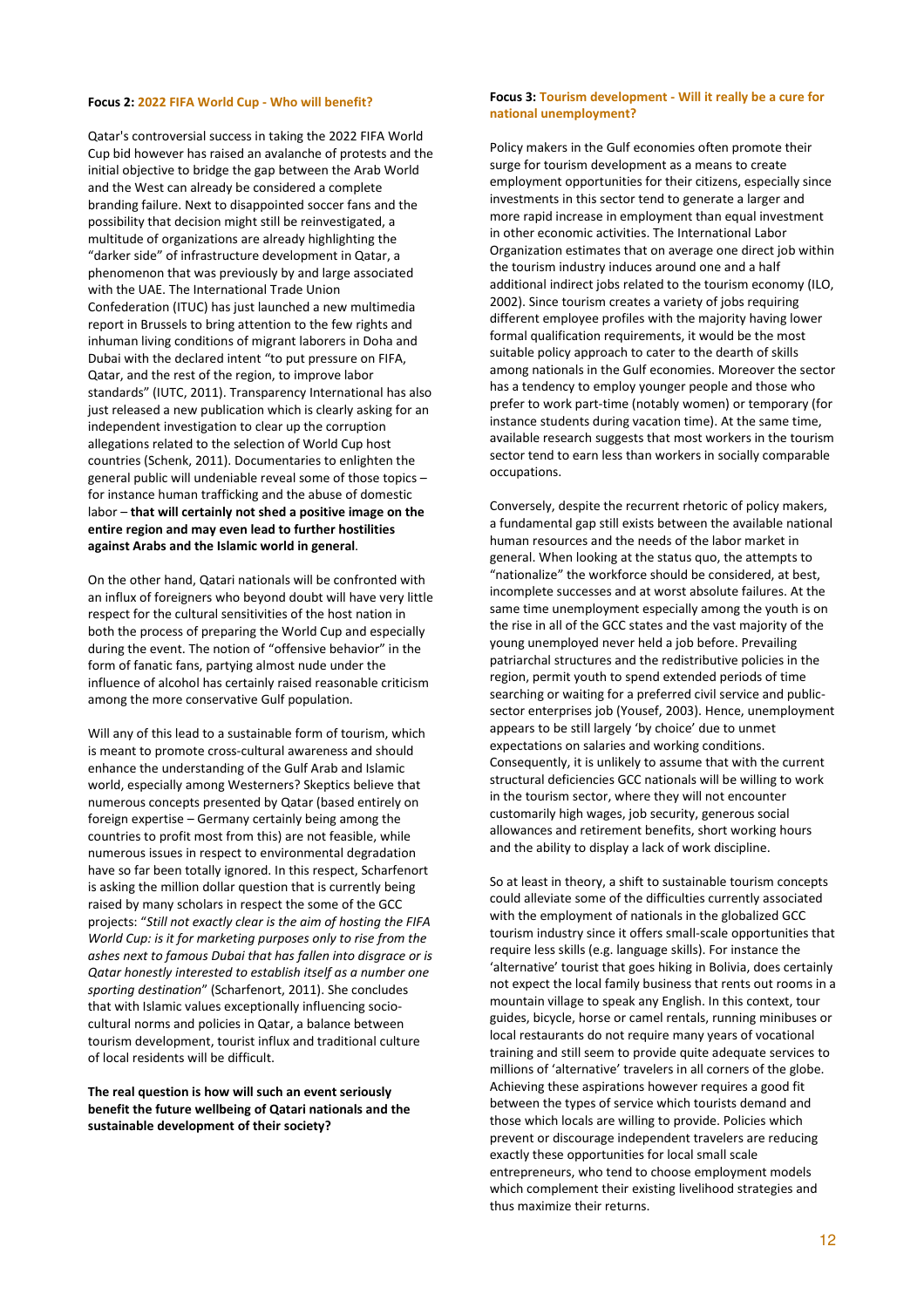Since this is the case in most GCC countries, is the rhetoric about creating meaningful employment opportunities sincere? From both a security and sustainable development point of view, to develop a tourism industry that is dependent on foreign expertise and labor is unacceptable and should be considered a 'development of loss' that uses up the resources required for future generations. Hence every effort should be made to implant those nationalization policies and create the necessary awareness for the urgency of these policies.

A sector-focused approach to sustainable tourism has recently been identified in the development of selfregulatory codes of conduct and practice. While encouraging participating members to both take a leadership role in managing sustainability issues and to build a collective identity of responsibility, the system functions by means of peer pressure and status determinants, the threat of government regulation and social perceptions. One of these codes in the GCC member states could be to advertise their businesses as "nationalization compliant", based on relevant government media campaigns and the necessary framework conditions (labor/immigration/education). While prospects for widely-based adoption of sustainability standards in society and the private sector are expected to be dim, this approach certainly has advantages and reduced costs compared to forced compliance or litigation. Is this a feasible step in the right direction? How can the Gulf economies overcome their structural differences? When it comes to vocational training required for the tourism sector the situation looks even worse, since only Oman has so far managed to implement somewhat sustainable training. How can the private sector be involved in developing these urgently needed skills based on the German model? What if the protection of the system continues to take the upper hand over promoting capacities and skills?

# Focus 4: Agro-ecotourism for GCC Food Security - A feasible way to sustain socially responsible and sustainable agriculture in rural areas

One feasible option to sustain rural areas is to introduce and promote agro-ecotourism. This form of niche tourism is considered to have the potential to not only assist rural communities with feasible solutions to help diversify their economic base, but it would also facilitate increasingly urban GCC populations to understand the important role that rural life played in their history.

While ecotourism is nature-based and agro-tourism is farmbased, the neologism agro-ecotourism presents itself as a best practice combination of both concepts. The rural landscape, usually a combination of peripheral areas and agro-ecosystems, is the most important resource for sustainable low impact tourism development, while possessing a greater aesthetic and recreational potential over uniform, degraded and/or polluted agricultural areas. In this respect the Conference of the Parties to the Convention on Biological Diversity in its fifth meeting in Nairobi came to the conclusion that "in some areas, lowinput and small-scale agricultural activities that result in both an attractive environment and the maintenance of high levels of biological diversity can also offer an opportunity for tourism.

Sale of products (souvenirs, crafts and arts) derived from sustainably harvested natural resources may also provide significant opportunities for income-generation and employment" (CBD, 2000: Decision V/25, 12 e). Thus the symbiotic relationship between rural hospitality and agriculture (including livestock) offers new employment and income generating opportunities for rural populations, together with the expression and cultural exchange of agricultural traditions, craftsmanship, development of new value-added products (for instance jam or sweets from dates), or even culinary heritage. Cavaliere (2006) conceptualizes that agro-ecotourism will be characterized by eco-agriculture, ecotourism, and community-based initiatives. Moreover this novel form of tourism can also create incentives to shift to the urgently needed organic agriculture since people can increase their confidence in organic products through better awareness. Eco-organic agricultural practices which benefit the environment while at the same time financially gratifying farmers include the accommodation in buildings renovated or built according to ecological architecture (natural materials such as adobe, bioclimatic criteria, energy saving and waste management, landscape planning, etc.); naturalistic and didactic activities (e.g. organic gardening, compost making); on-farm consumption or selling of organic foodstuffs, and sensitizing guests on rational use of natural resources (e.g. in-house solar energy but also in greenhouses or for processing, water reuse and recycling). In this context, organic agriculture is considered to be one important approach to environmentally sustainable food production and can generate several positive impacts to rural society. Community-based participation however must first determine the extent to which rural societies are comfortable interacting with the various types of people that may visit their farm.

Above all date production in the GCC (especially in Saudi Arabia) could benefit from a shift toward introducing sustainability standards and organic agriculture (best practice examples to be found in Tunisia, Egypt and California). One obvious beneficiary would be the seriously threatened - as a result of overexploitation - natural marvel of Al-Hasa (Al-Ahsa) oasis. Another example can be traced to the Asir Mountains where crops were traditionally cultivated on steeply terraced mountainsides, a practice which is slowly being abandoned due to lack of terrace maintenance and the non-availability of labor partly as a result of rural-urban migration. At the same time these old environmentally suitable traditions are being replaced by unsustainable intensive agriculture which is encroaching into the fragile environment of higher altitudes and is responsible for diverting water for irrigation from wadis by installing dams.

While responsible and sustainable tourism development could help to reduce such devastating practices, this would require a dramatic shift in values and sincere regulations from the leadership. There are indeed more examples scattered over the Gulf, but unfortunately hitherto the potential of tourism development was never linked with more sustainable agricultural production systems in the region (in Saudi Arabia only with large scale agriculture, not with a shift to sustainable production or organic farming).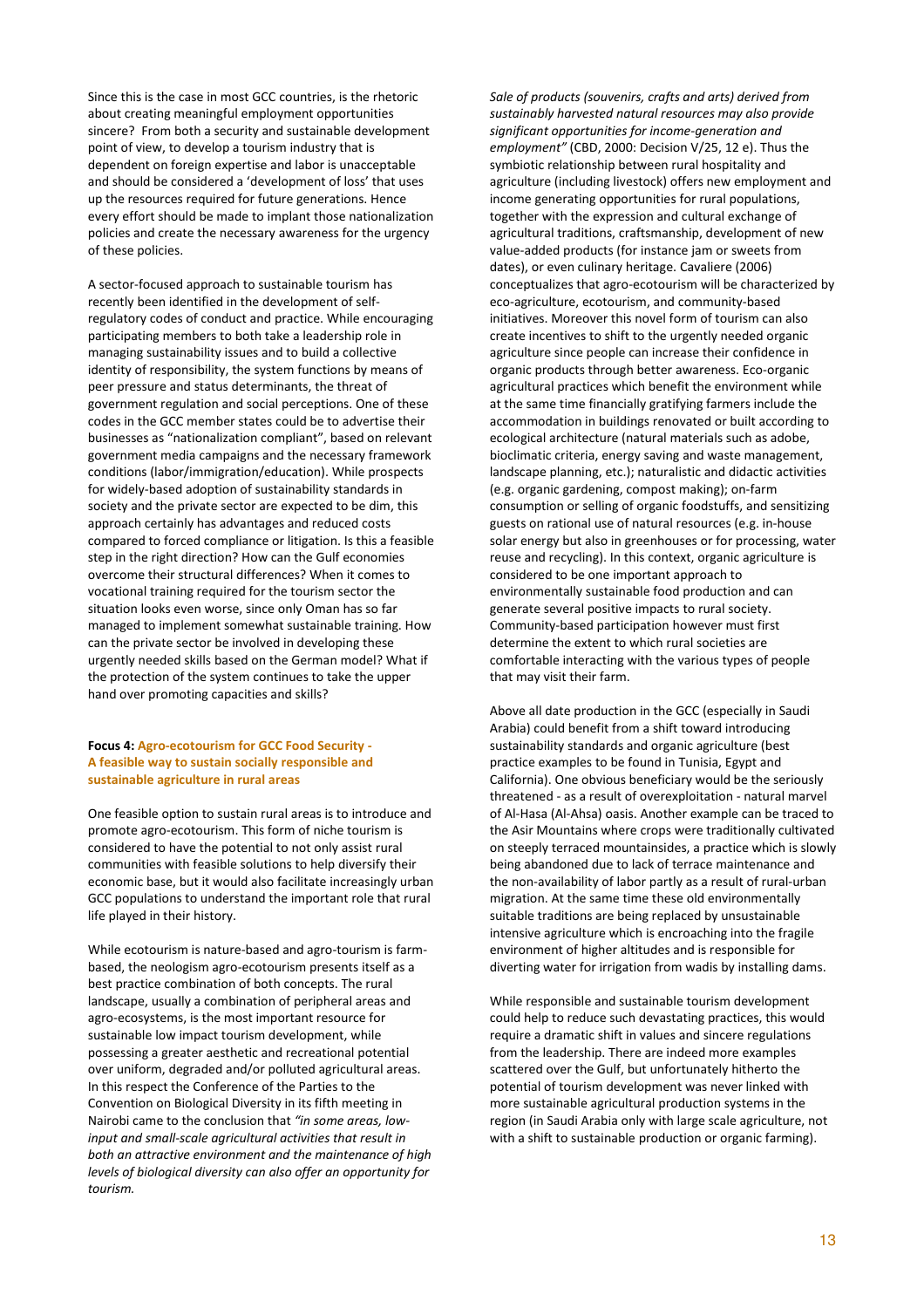#### Focus 5: Heritage Tourism in the GCC - A missed chance to reinforce national identity and preserve cultural/natural heritage?

Another form of tourism that could have a positive impact on sustainable development in the Gulf economies and serve as a remedy to the regions loss of identity is heritage tourism. As with all the other forms of niche tourism there is a multitude of definitions, but at least one useful working interpretation can be found on the website of The National Trust for Historic Preservation in the United States. The private, nonprofit organization includes cultural, historic and natural resources and defines 'cultural heritage tourism' as "traveling to experience the places, artifacts and activities that authentically represent the stories and people of the past and present" (National Trust, 2011). What makes it even more problematic is the fact that the concept includes the term 'culture', thus encompassing everything that defines a community from its way of life to tangible and intangible elements. Because of the diversity of encounters and products that constitute it, cultural heritage tourism can be further segmented into smaller, more specific subcategories which for instance include the very important regional and international experience of pilgrimage/religious tourism (Hajj/Umrah) to Saudi Arabia.

Timothy & Boyd (2003) distinguish between 'passive' and 'serious' heritage tourists, a classification which would help to define the difference between the mainstream organized tour consumer or the 'responsible' new independent tourist that looks for the educational encounter and seeks a specific heritage experience of one kind. This special learning component was also applied by Acott, LaTrobe and Howard (1998) to differentiate 'shallow' tourists from their 'deep' counterparts when it comes to nature-based tourism. The later being "ecocentric" and/or "allocentric", in particular in search of intrinsic value, small-scale development, authentic community identity as well as participation and the notion that materialism for its own sake is intolerable. On the other hand, the 'shallow' or anthropocentric tourist has a business as-usual attitude, where nature and everything in it is seen as a resource to be exploited in maximizing profits and human benefits, while management decisions are based on utilitarian reasoning and sustainability is viewed from a very weak perspective. When it comes to the 'serious' or 'deep' type, studies have consistently shown that heritage travelers stay longer, are extremely well educated, more likely to be female and have a preference for locales off the beaten track. As a paradox this form of travel often tends to be a special subdivision of the often maligned backpacker travel (in the US often referred to hiking, trekking or adventure tourism). However this is most likely one of the most misunderstood concepts by developing countries policy makers and it should reflect the absence of knowledge of tourism types and markets, since for many using a backpack (considering the fact that a quality trekking backpack for the determined outdoor tourist that will not have a negative impact on the owners health will start from 300 USD) is simply the most comfortable form of carrying around your belongings when heading for less developed destinations and remote areas. Consequently, Scheyvens (2002) as well as numerous other authors calls for holistic socio-cultural research on the characteristics of contemporary backpackers and their potential to assist the sustainable development of destinations. Nevertheless, according to Van Egmond (2007), the 'serious', 'deep' or as some authors call them 'dedicated'

(insert 'responsible', 'alternative', 'purposeful', etc.) tourist is much more difficult to manage, since they are more demanding in their interaction with locals and when authenticity issues are concerned. For instance, this type of tourist engaging in the religious pilgrimage to Saudi Arabia would care if the faith-based souvenirs on sale are imported from China or if they represent local craftsmanship.

Yet the concept of natural and cultural heritage preservation and tourism (just like many other concepts in development policy) is entirely based on Western constructs, which are deeply embedded in European cultural, economic, and political processes. In this context, a so called heritage consciousness first transpired with the Enlightenment philosophy of  $18<sup>th</sup>$  century Europe (Lowenthall, 1985). During this period intellectuals sought to mobilize the power of reason in order to reform society, advance knowledge, and oppose intolerance as well as abuses by the religious authorities. They reflected upon Greek and Roman antiquity for examples of intellectual progress, aesthetics in the arts, advanced architecture and philosophy. Consequently, this specific era was characterized by tremendous economic, political, and social change as countries made the transition from trade-based mercantile economies to industrial ones, while at the same time shifting from oligarchic political control to broaderbased liberal democratic relations of authority. Thus the concept of the nation state was born and with it came novel challenges that needed to be resolved. When society ceased to be constrained by the absolute authority of the elites and the church, it embraced novel social ideals, especially the Enlightenment notions of individualism, liberty, and social justice, resulting in many governments struggling with social control and allegiance of the populace. Consequently, these states had to devise a way to bond people and regions, dissimilar in their class interests, geographical locales, and sometimes in their religious and ethnic backgrounds, to the highly abstract notion of the state, where inhabitants were connected to imagined 'homelands' through the new concept of citizenship.

Subsequent to this period of drastic change, another intellectual movement was conceived in Europe that originated in the second half of the  $18<sup>th</sup>$  century, which could be considered partly an escape from modern realities as well as Enlightenment rationalism embodied especially in the scientific rationalization of nature. Next to the emergence of poetic mystery, the zeitgeist of the era had a strong recourse to historical and natural inevitability in the representation of its ideas. The shift to Romanticism induced an emphasis upon solitude, privacy and a personal, semi-spiritual relationship with the sublimity of untamed nature and its picturesque qualities. According to Urry (2002) "individual pleasures were to be derived from an appreciation of impressive physical sights". Exemplary objects of these ideals would be the scenery and landscapes of the Alps or magnificent stretches of coastline, but also the remoteness of historical buildings or alien cultures. Nevertheless, besides being the cradle of eco-tourism in its celebration of nature as object of extreme emotion, one of Romanticism's fundamental ideologies and enduring legacies of its political philosophy is the assertion of the concept of nationalism. Strongly inspired by the works of Rousseau and von Herder, the movement had inter alia a focus on the development of national languages and folklore, and the importance of local customs and traditions. By contrast, the contemporary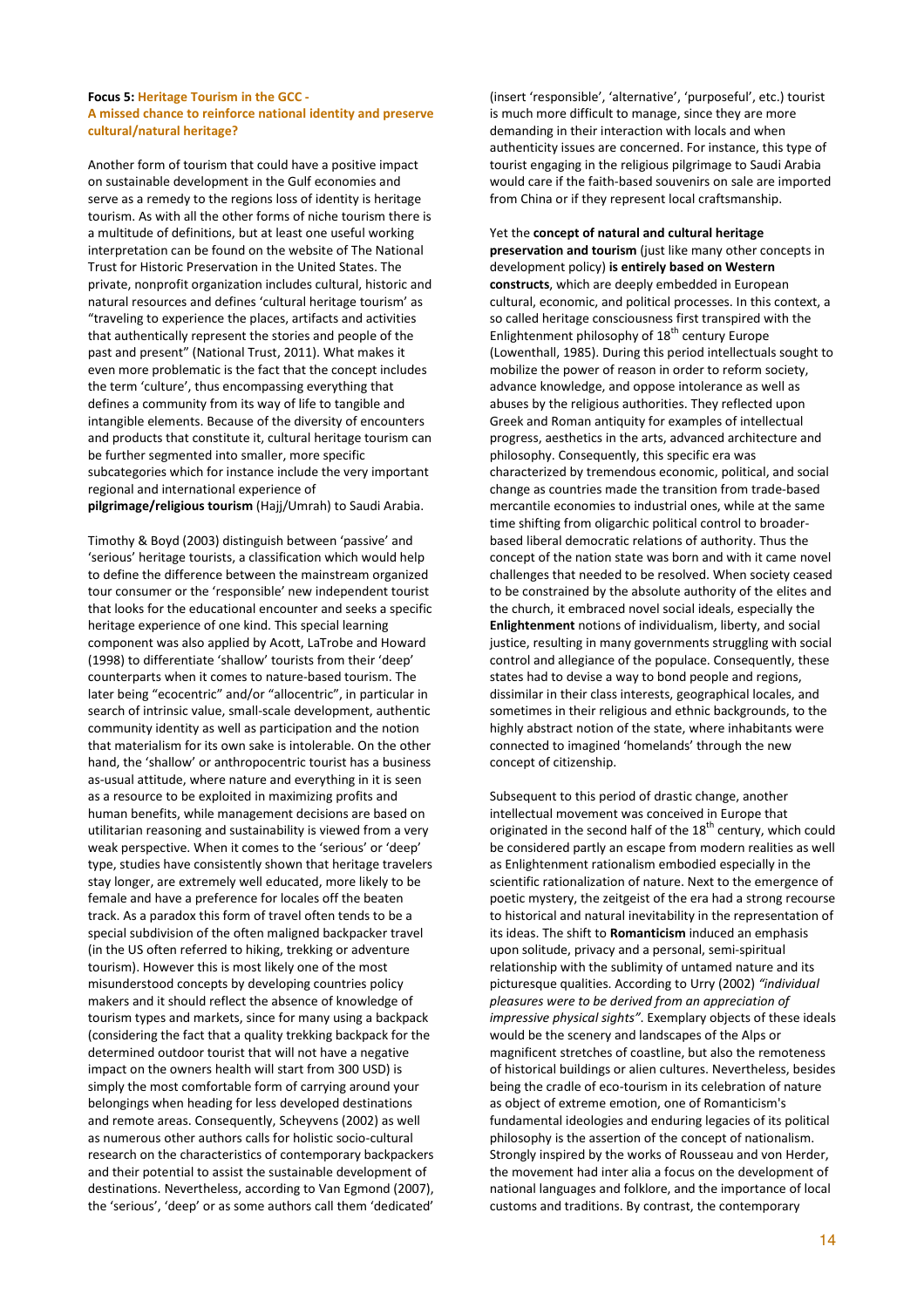natural and cultural heritage industry on a global scale may serve less for nationalism and identity than as a palliative for rapid social change and the increasing uncertainties of our times as well as to shield us from the seemingly rootless and transient after-effects of modernity and globalization (Chambers, 2006).

When it comes to cultural heritage tourism, the Gulf economies seem to put an emphasis on the built heritage with a preference for using the idiom 'Build Environment' (a differentiation that already foreshadows some of the challenges). The term was defined as "….the identity of a community or of a country. Indeed, the built environment is the reflection of a lifestyle, of a social organization, of artistic practices, and of the architectural adaptation to climatic, geographical, cultural and religious factors" by the Built Environments for Sustainable Tourism (BEST) conference that was held in Muscat in 2005. When reading this definition, the question that instantly comes into one's mind is what the foreign designed, foreign build and most unsuitable to climatic, geographical, cultural as well as religious factors skyline of Dubai has to do with the identity of the UAE and its citizens? How does this drive toward 'elusive bought development' in the form of foreign iconic copy & paste architecture lead to the construction of a 'sense of place', a sense which enables nationals to feel that they 'belong' to a place, or that a place 'belongs' to them? A very similar question could be asked, when taking a critical look at the infrastructure developments in the holy cities of Mecca and Medina. In this particular case it should be up to Muslims and especially Saudis to decide if somewhere in between Burger King, Dunkin Donuts, massive concrete international hotel chains or Starbucks close to the Prophet's burial site is the heritage, identity or architectural adaptation to cultural and religious factors that they wish to present to the world as the most sacred place of Islam. Moreover, there is the question of what those responsible for this devastating development wish to leave behind for future generations and humanity in general?

Within the context of policy planning, a dichotomy exists between preserving the past for its intrinsic value and the call for development in response to changing societal values. This paradox has been profound in the GCC, where we witnessed heritage destruction at an unprecedented scale in some member states. Sadi and Henderson (2005) observed that in Saudi Arabia, numerous well known landmarks have given way to development projects as part of the nation's drive towards modernization, thereby reducing its attractiveness as a tourism destination. Numerous other important heritage sites in the Kingdom are still under threat. Hence it should be no surprise that the International Conference for Urban Heritage in the Islamic Countries, which was held in Riyadh in May 2010, designed a comprehensive roadmap to preserve architectural heritage and recommended "to lay and execute plans to ensure balance between urban heritage preservation and requirements of contemporary development" as well as "to enact binding controls to preserve mosques and religious facilities" (SCTA, 2010). In theory, the development of sustainable heritage tourism would play a significant role in providing a native self-image and could serve as a source of dominant visual representations of the nation, but will this concept be feasible in the Gulf economies? For instance, according to a working paper presented by Al-Ghabban there are 1985 identified urban heritage sites in Saudi

Arabia, hence how can sustainable tourism contribute to preserve these valuable assets? Islamic urban heritage, with its elegance, simplicity and being based on complex mathematical computations for design, bears testimony to the knowledge and scientific advancement of Islamic civilization and is being admired by millions of international tourists around the world (for instance in Istanbul). What needs to be done to root the value of natural and urban heritage in Gulf societies' minds and to promote the understanding of the need to share this heritage with the rest of the world especially in Saudi Arabia? What will prevent the illusion that they must continuously invest in construction to promote tourism in both Oman and Saudi Arabia? Instead of trying to replicate those unsustainable "tourist" attractions, they should focus on the natural abundance that they already have. Well-presented rural villages and towns can have sufficient charm (see Austria, Canada or US for instance) and may contribute to community pride. Accommodations made out of adobe have an aesthetic traditional appeal and provide perfect insulation from both the heat and freezing temperatures during winter, while well-maintained heritage facilities (does not mean newly constructed, but for instance being clean) assure that visitors feel welcome. For instance restoring the historic Hijaz railway and its stations authentically preferably without visible pollution - would be another invaluable asset for Saudi Arabia. What will prevent the relentless commodification or outright replacement of cultural practices (Russian belly dancers in the UAE), heritage and landscape resources?

#### Focus 6: Regional or Domestic Tourism - Compatible with Sustainable Pathways?

Almost paradoxically Gulf economies see the regional or domestic tourism market as a prime target for their initiatives. The logic or political strategy behind this shall be an interesting topic for discussion during the conference. From an economic perspective, domestic tourism basically involves a regional redistribution of national income, and hence most countries tend to give priority to international tourism to earn foreign exchange. Moreover, on a regional basis - as already mentioned above - this market segment is based on excessive consumption, hence entirely dependent on foreign inputs, so the leakage is even greater while sustainability approaches will tend to be nearly impossible.

Some proponents in Saudi Arabia claim that their citizens are in their words 'big spenders' and that there is an urgent need to keep those revenues within the country. Such assumptions are only partly true and do not reveal the realities of contemporary Saudi society. First of all, those statistics include all types of tourism, including official, business or medical travel which is usually paid for very generously by the Saudi government or companies. Since government officials routinely stay in five star hotels in London, Paris or New York, this will noticeably influence the per capita expenditure. Moreover, one needs to consider that there is a small proportion of Saudi and other GCC elites, who will undeniably classify as 'big spenders' while vacationing abroad and Google is quite willing to surrender detailed information on this. For instance the search words 'big spenders' plus 'Saudi Arabia' will instantly produce this headline "Hopscotching from Saudi Arabia to Switzerland, … fashion lovers can drop six figures in a single spree".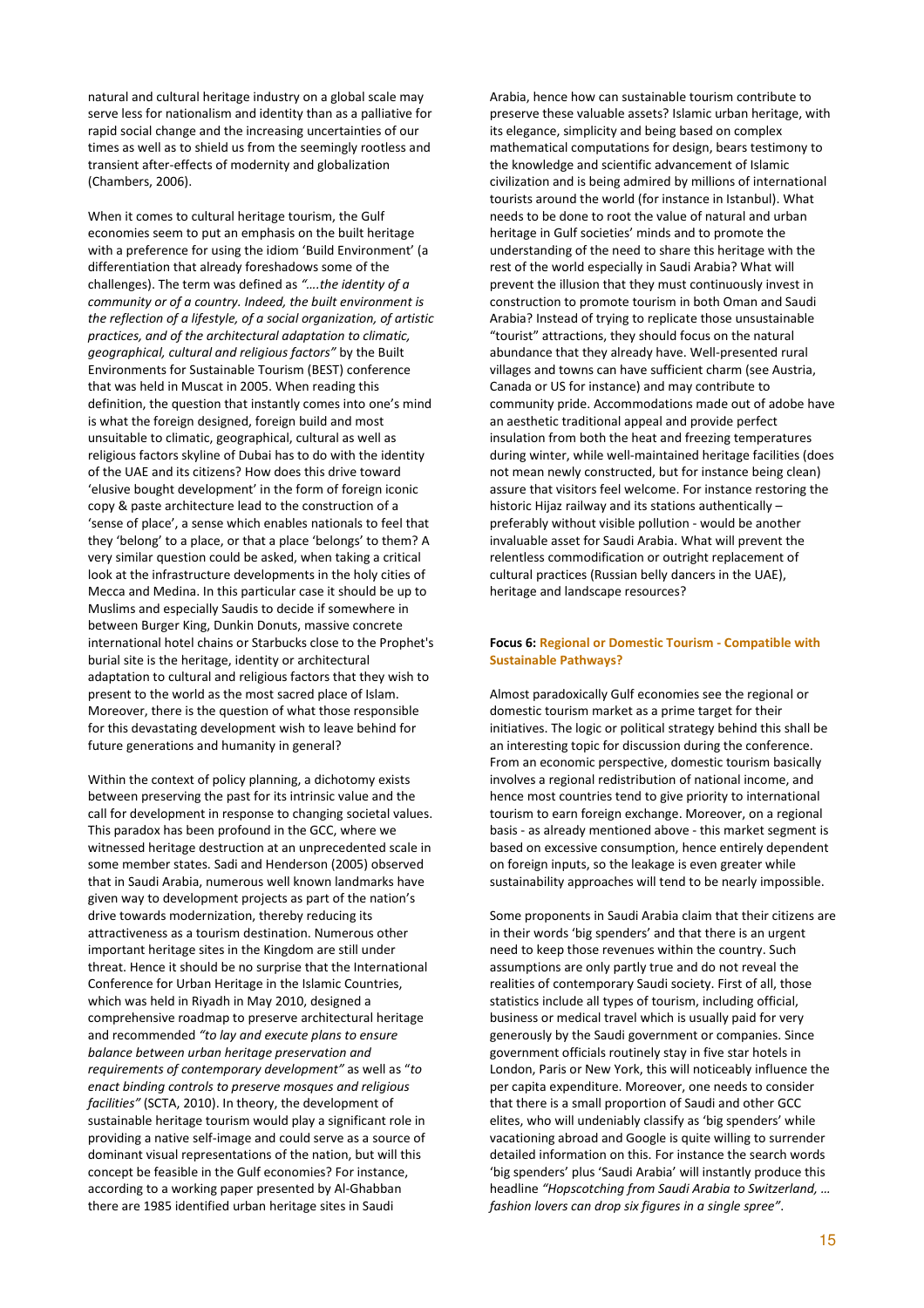There should be no need to highlight that such consumption patterns are seriously distorting the statistics. Conversely, when the average Gulf tourist is spending 3.5 times more than the average tourist in the UK and more than 1000  $\epsilon$ (1380 USD) per day in Germany we should question such figures and consider the distribution.

When it comes to outbound GCC leisure tourism, we can also see very distinctive trends. An article in Arab News reported that the average cost for a Saudi couple traveling to a European destination including tickets and hotel is 20000 Saudi Riyals (equivalent to app. 5332 USD or 3911 EUR) for a period of 15 days (Al-Jassem, 2011). While the amount spend seems way above average in comparison to the offers available in Europe, the article claims that spending vacations in Europe is becoming "a necessity for some families, not only because of the revolutions elsewhere, but also because of its ostensible prestige and the cool weather". (Obviously no one has yet noticed that the weather is not all that fresh in many parts of Europe during summer and especially that not everything is air-conditioned – London underground can certainly be an alternative sauna). Nevertheless, since most Saudi families cannot afford the amount of money that is required to apparently spend "a good time in Europe" they are inclined to get a loan from the bank or borrow the required sum from friends or relatives, often as a last resort for demoralized males suffering from extensively nagging wives. As unsophisticated as such articles may be, they do reveal certain trends that are relevant. As a result of their consumption pattern, GCC nationals have a preference to head to major cities, instead of opting for the much cheaper farm/hiking vacation in a scenic village in for instance Austria or Spain. The second trend is in respect to motivation, since satisfying the need for 'prestige' does not lead to someone being interested in the destination or in the host community. Both these trends have been confirmed by available statistics published in the UK and in Germany. A new report from Visit Britain revealed that the number of tourists visiting Britain from the Gulf economies has increased by almost 10 percent in 2010, with most tourists coming to London and with shopping being the predominant interest. While the British might be a bit disappointed that all those efforts to promote their remarkable heritage got ignored, Germany is suffering from exactly the same inclination. While Germany also displays continuous increases of visitors from the Gulf economies, recording almost a million overnight stays with over 50 percent of these coming from Saudi Arabia alone, shopping and medical purposes constitute their main interests (Statistisches Bundesamt 2011). Specific data for Hamburg, the second most preferred destination after Munich, reveals that shopping and entertainment (… strangely we are only really famous for one specific type of entertainment???) are of relevance. In comparison, almost all other inbound leisure tourists come to Germany for its natural and cultural heritage – what a relive for Neuschwanstein Castle where 1.3 million visitors per year squeeze in search of Romanticism. Across the Atlantic, the US reports the same trends for GCC nationals – shopping and entertainment (amusement parks, etc.) are the predominant interests. In a way these facts would be more comprehensible, if there wouldn't be those mega size shopping malls with exactly the same shops to be found in abundance across the GCC! The last implication is that Gulf nationals like to travel and that especially Saudis seem to have an urge to leave their home turf quite frequently. Despite all the efforts to tempt its

citizens to spend their vacations in the Kingdom, even the latest statistics from Saudi Arabia's Tourism Information and Research Center confirm that Saudis increasingly traveled abroad. While domestic tourism fell more than 28 percent in 2010, there was an almost 17 percent increase in outbound tourism and a 62.9 percent increase in the number of nights they spent outside the country.

These figures only substantiate what most independent experts already projected, a significant number of Saudis and especially those that are responsible for the high expenditure will always prefer to travel abroad. Those that can afford it will continue to spend their summers in Florida, California, Marbella, Côte d'Azur or elsewhere where you can go for a sunset walk on the beach of an authentic (nonartificial) island and everyone else will be lured by cheap prices to Egypt, Lebanon, Turkey, Malaysia, Indonesia, UAE, Bahrain along with a few other destinations. However, decreasing per capita incomes, immense population pressure resulting in progressive youth unemployment may force some segment of society to eventually involuntarily to stay at home (with projections of temperature increases as a result of climate change it might be an unpleasant stay) which could lead to a new set of challenges.

Additionally, some experts assert that GCC governments could use national or domestic tourism to enhance national integration and identity, but according to Hazbun so far we have seen very little of this. In an interview with Gulf News, he notes that sites remain too commercial with shopping malls and entertainment parks while archeological ruins have tendency to mostly appeal to Western tourists. The lack of interest for cultural heritage was confirmed by Aluwaisheg by explaining that "when a family from the Gulf region travels abroad, for France as an example, they visit Euro Disney. Very few would watch a play in a theatre" (Al Tamimi, 2008). The question really is how successful will the promotion of heritage tourism and the urgently needed preservation of the same be, if GCC countries continue with their preference for domestic/regional tourism? Is there not a mismatch between policies and the market? Can the preservation of natural heritage have a future, if those that are meant to use it prefer shopping and entertainment based on massive infrastructure? Can wildlife protection and preservation really work, if society does not yet have the educational foundation to appreciate such ambitious endeavors? Or in the case of Saudi Arabia show an outright lack of interest to watch the TV programs prepared by the National Commission for Wildlife Conversation and Development (AL-Shayaa, 2007)? Another example would be the displeased reaction of citizens in Ta'if, a town located on the slopes of the Al-Sarawat mountains in Mecca Province, when the SCTA decided to choose a 'Sacred Baboon' as the city's tourism emblem (they must have changed it to a rose?). While the hamadryas baboon (papio hamadryas) was a sacred animal to the ancient Egyptians, seems to be a serious Saudi tourist attraction (represented in countless photos on the web and unfortunately sitting in between lots of garbage) and in general baboons can easily live in harmony with humans with a little applied common sense of the latter, there are yet numerous challenges to be overcome on this very disturbed human-animal relationship. A study found out that "the most important cause of the low level of awareness about the importance of wildlife among the study population is the lack of emphasis on the importance of wildlife in the socialization process of the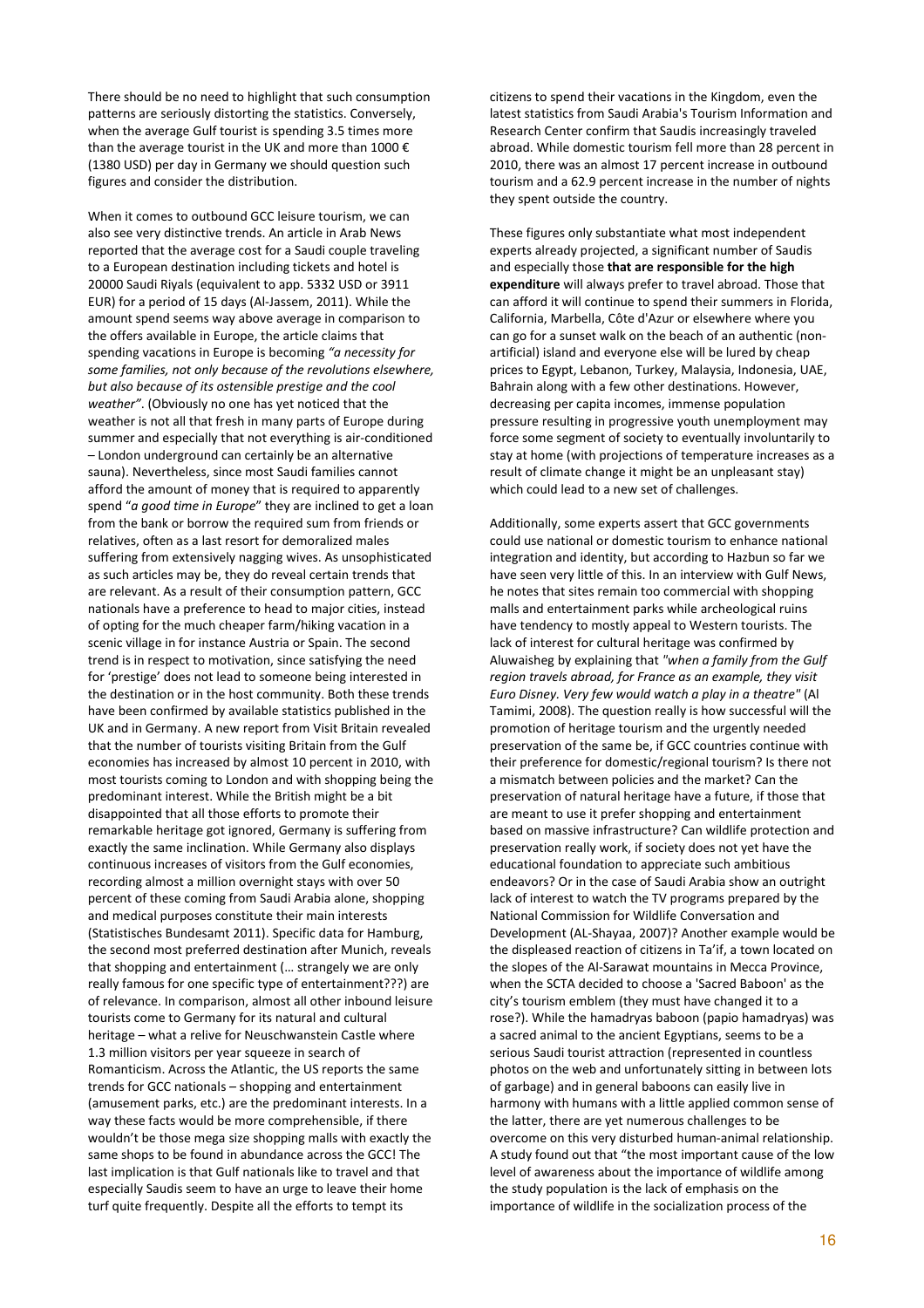young generations" (AL-Shayaa, 2007). On the other hand, regional travel in the GCC is meant to be so called "familyoriented" tourism, so why can this not happen while hiking in undisturbed nature with the so far missing educational component delivered by parents? If this is not possible, since maybe the parents do not have the necessary knowledge either, it would be about time to restructure education in general instead of investing into even more superficial entertainment (more shopping malls, more theme parks, etc.), since tourism development cannot fix those structural socio-cultural deficiencies. Yet while obesity rates, especially among women and children are reaching dramatic proportions, everything has to be made 'even more accessible'.

In an article in Asharq Alawsat, Zahi Hawass, a worldrenowned Egyptian archaeologist, expressed his worries about the initiation of projects to pave the roads within the historical town of Al-Diriyyah in order to facilitate tourism or even more lucrative contracts to construction companies. The UNESCO World Heritage site Turaif, being considered a unique model of Najdi architecture, represents a small quarter within the historical town situated on the edges of Wadi Hanifa with large areas of palm groves. Instead of making the precious area accessible by walking and preventing destructive traffic, this is yet another example of unsustainable development which should provide enough substance for further discourse. Is it really sustainable to destroy your authentic heritage to make it accessible to 'shallow' tourists, but at the same time loosing it for those who would have a preference for a 'responsible' approach? Just imagine they would have built an asphalt paved road to Machu Picchu in Peru or destroyed the scenic jewel-green peaks with building that intended cable car. The GCC could learn from the fact that in 2008 alone 141000 Inca trail hikers embarked upon that seriously 'not all that easy' multi day trek to the 'Lost City of the Incas' struggling for oxygen somewhere in between 3000 and 4200 m above sea level – without basically any infrastructure whatsoever (except the backpacker train and a few restrooms). In fact the number of those interested was so great that the Peruvian government had to issue quotas (500 hikers per day) to restrict access. Saudi Arabia has the Frankincense trail, but the question is – will they destroy that asset by building massive infrastructure to promote domestic tourism or will they depart from their xenophobic policies and take advantage of those natural endowments by promoting sustainable lowimpact tourism? On the other hand will sustainable tourism in the GCC be feasible, when the intended market segment is not interested? Wouldn't sustainable tourism formats, especially low-impact outdoor activities practiced by foreign travelers (especially hiking), have a trickle down effect and eventually attract the curious youthful Saudi population? Is it reasonable to assume that especially this youthful population will be interested in heritage tourism, while this segment is usually more of interest on a global scale to middle-aged and older travelers? Next to sports, youth cultures tend to involve having 'lots of fun' (even if this fun is as innocent as just watching others having fun) – is there really enough of that available in the Kingdom to cater to this huge young generation? Finally, is it healthy for a country to at least attempt to isolate its citizens from the rest of the world (obviously that does not work anymore anyhow – tourism or not) and thus foster frustrations?

## Focus 7: MICE (Meetings, Incentives, Conferences and Exhibitions) Tourism - Reconciling Growth with Sustainable Development and Restrictive Policies

Another visible trend in the GCC is the development of the so called MICE (meetings, incentives, conferences and exhibitions) or simply business tourism representing another high-spending segment of the industry. However, while this sector is one of the more rapidly growing market segments of GCC tourism simply as a result of the current pace of economic growth, its promotion requires considerable investment and policy planning. For instance Oman has just commenced construction of a new \$1 billion Oman Conference and Exhibition Centre in Muscat scheduled to be completed in 2014 with the premises to transform Oman into a key destination for major business events in the region. However, with heightened levels of competition for the conference and exhibition market at national, regional and international level, a sense of uncertainty surrounds the long-term prospects of many of these facilities. Further there are a number of key challenges on the supply side which must be first addressed in the Gulf economies. When it comes to sustainability principles, there will obviously be a number of trade-offs and compromises in this sector. Unlike the 'alternative' leisure tourists, business travel demands a high degree of elegance, efficiency and safety. Hence sustainability can only be achieved as a result of technical improvements (e.g. carbon neutral facilities, water saving measures, etc.) and reasonable planning (no Golf courses and air-conditioned swimming pools). However, there are obviously a number of services that the MICE sector will not be able to do without: adequate provision of business related amenities, convenient transportation connections and high-quality dining facilities. Since business trips are much more restricted in terms of choice and normally determined by business opportunities and involvement of the traveler with organizations at the destination, they provide opportunities of much higher revenues, especially as consumers are willing to pay more to suits their inflexible schedules. Yet when it comes to noncompulsory events, such as congresses, conferences, exhibitions, etc. the question will be if the exclusion of certain nationalities, the prohibition of alcohol and in the case of Saudi Arabia segregation of women and strict dress codes may just deter some potential, in particular female, clients. How could this obvious problem be solved? Would it be feasible to create KAUST like enclaves where there is no segregation and women can wear their normal business ensembles? While you can expect that leisure tourists strictly adhere to the host countries norms and values (after all they came there voluntarily), can you really expect the same from business travel and believe that you have a competitive destination to host for instance an international medical congress?

To maintain a competitive business travel sector, while adhering to sustainability principles, a country would need a trained workforce capable of delivering the desired highquality product. Are the Gulf economies ready for this? What would urgently need to be done to improve the situation? Obviously, a MICE industry that depends on foreigners is not conducive to sustainable development pathways, since in the absence of meaningful employment opportunities the environmental trade offs would be far too great. While inadequate English and other foreign language skills among guest-contact staff is a recurrent theme in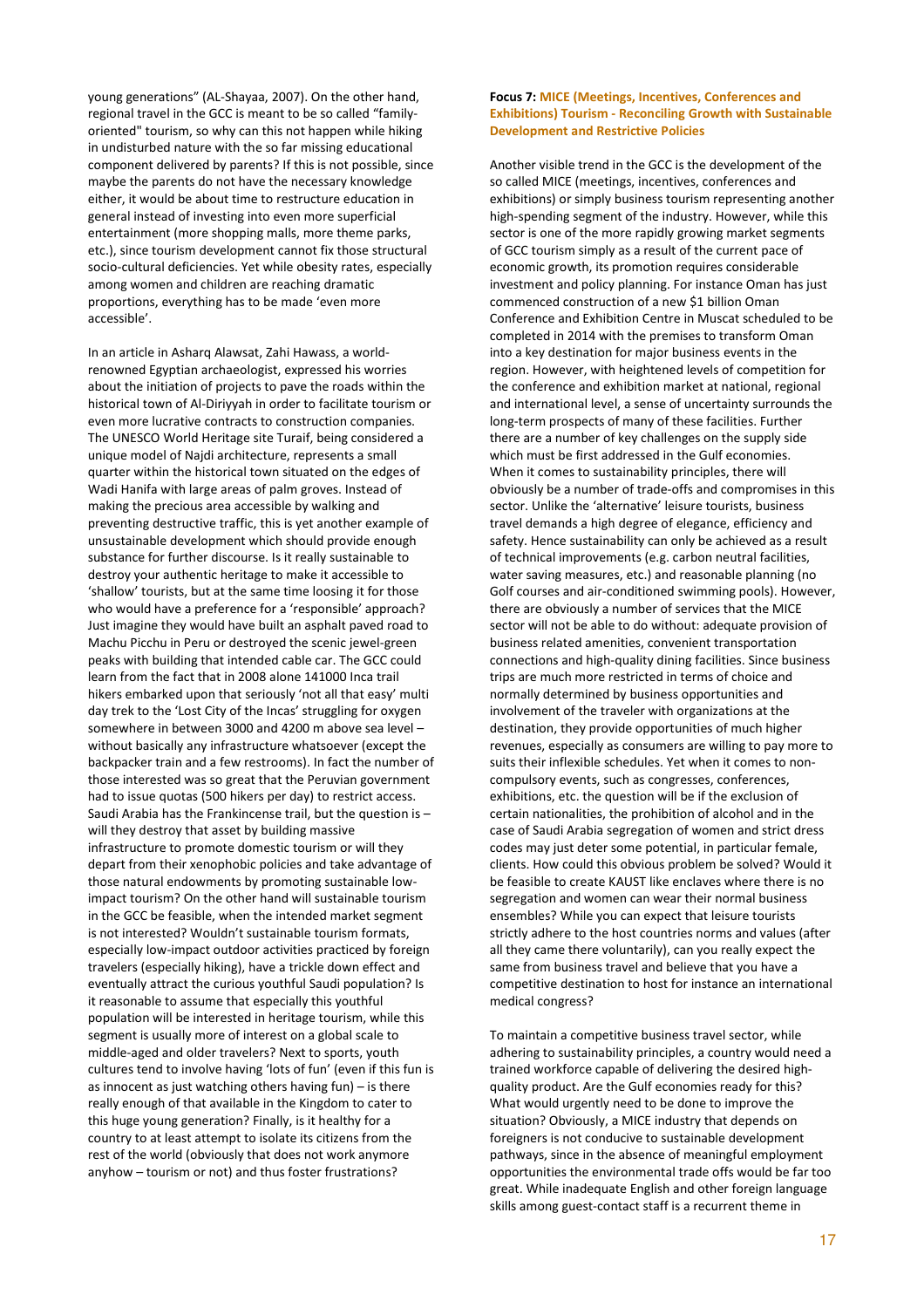nationalization discourses, languages such as Mandarin Chinese, Japanese or Russian are also becoming increasingly important in the business travel world. Further, while it is possible to outsource some tasks in this sector to international IT centers, local knowledge of the destination is still needed to ensure accurate and timely information. In view of the current situation in the GCC, what will be the chances of success for this industry?

#### Short Bio(s)

#### Dr. Andy Spiess

GCC Network for Drylands Research and Development (NDRD), Hamburg, Germany Associated with University of Hamburg, Department of Economics and Policy

Andy Spiess is the founder president of the Gulf Cooperation Council (GCC) Network for Drylands Research and Development (NDRD), a regional scientific organization with the core objective to establish a science-policy interface to increase response capacity and mitigate environmental change in the Arab Gulf states. Besides this honorary position, Andy's research in pursuit of a cumulative habilitation (full professorship in Germany) is analyzing the state of human security in the GCC member states (Bahrain, Kuwait, Oman, Qatar, Saudi Arabia, and United Arab Emirates) from multiple perspectives and in particular on the future implications of the environment-security nexus. This transdisciplinary approach is based on the hypothesis that declining ecosystem services will act as a driver of social destabilization and already prevailing threats to security will be further amplified. Some of Andy's recent publications include: "Environmental Degradation, Climate Uncertainties and Human Vulnerabilities - Realm of Possible Actions toward a Shifting Security Paradigm in the Arab Gulf Monarchies", in: Scheffran, J., Brzoska, M., Brauch, H.G., Link, P. M., Schilling, J.. Climate Change, Human Security and Violent Conflict - Challenges to Societal Stability. Hexagon Series on Human and Environmental Security and Peace. Berlin: Springer, 2012, p. 387 – p. 408; "Food Security in the GCC", in Ramady, M. A. The GCC Economies: Stepping Up To Future Challenges, Springer, 2012; "Demographic Transitions and Imbalances in the GCC: Security Risks, Constraints and Policy Challenges" (2012); "Developing Adaptive Capacity for Responding to Environmental Change in the Arab Gulf States: Uncertainties to Linking Ecosystem Conservation, Sustainable Development and Society in Authoritarian Rentier Economies" in: Global and Planetary Change, Volume 64, Issues 3-4, December 2008, Pages 244-252 [Climate Change and Desertification]; "Marginalizing the Self: Social Cohesion, Human Agency and Development in the United Arab Emirates" (forthcoming 2013) "Youth Unemployment, Tertiary Education and Labor Market Needs in the Gulf Cooperation Council (GCC) Member States: Bridging the Gap" (forthcoming 2013)

While currently concentrating on a second monograph evaluating the concept of tourism development through the lens of human security in Saudi Arabia, Andy has authored numerous scholarly articles, has a long record of voluntary academic service and serves as a reviewer in several peerreviewed journals.

Please Note: This thought piece is a working paper for the introduction of our **forthcoming edited volume**, which will be published with Springer (New York) in 2012. The book will be edited by Andy Spiess, Faisal Al-Mubarak and Alan S. Weber

#### Prof. Dr. Faisal A. Al-Mubarak

# Professor of Urban Planning & Architecture Vice President for Academic Affairs & Chief Academic Officer (Provost), Al-Faisal University, Riyadh, Saudi Arabia

#### Assistant Secretary General, Saudi Commission for Tourism & Antiquities (SCTA)

Prof. Dr. Faisal Al Mubarak, provost of academic affairs and chief academic advisor, has a rich background in higher education, public policy, urban planning and architecture, as well as tourism, and has served on many national committees and as an advisor to national and international agencies in areas of his expertise. He completed his Ph.D. in Urban Design and Planning at the University of Washington, Seattle (1992), his Masters degree in Urban and Regional Planning from the University of Southern California, Los Angeles (1986), and his Bachelor degree of Architecture from the College of Engineering, King Saud University (1981). He has served on the faculty of King Saud University, (18 years), teaching urban design, urban policy and theory as well as urban history and became a full professor in 2005. As the president's advisor to Prince Sultan bin Salman al Saud at the Saudi Commission for Tourism and Antiquities, Dr. Faisal Al Mubarak headed the department for strategic planning and monitoring and was the executive director of the First International Conference on Urban Heritage in Islamic Countries, UHIC, (May 2010), one of the largest, most well attended international conferences hosted in the Kingdom to date. Professor Al Mubarak has been an advisor to several national committees and ministries including the Ministry of Higher Education, the High Commission for the Development of Arriyadh (HCDA), and the National Environment Council. He has also served as a committee member on the board of the World Tourism Organization (representing the Middle East Region). His planning expertise was well utilized as the Deputy Mayor of Riyadh for Projects and Development, and as a Member of the HCDA Council, Chaired by HRH Prince Salman bin Abdul Aziz al Saud, Governor of the Riyadh Region. He has published and authored numerous articles and reports, in academia as well as media, and has authored a book on policy and urban strategic planning and infrastructural development in the Kingdom of Saudi Arabia, and he has also translated into Arabic a text book on urban theory. Dr. Al Mubarak has authored and participated in the preparation of executive advisory reports to Provincial Governors, Ministers and other leading officials in government agencies including, the Shura Council, municipal administrations and served on high level national and international task forces of strategic and technical importance. Professor Al Mubarak has given speeches and lectures in many public and private symposia and conferences on issues of urban development, higher education, and socio-cultural development issues in the Kingdom of Saudi Arabia and abroad.

Source: Al-Faisal University Website (2012)